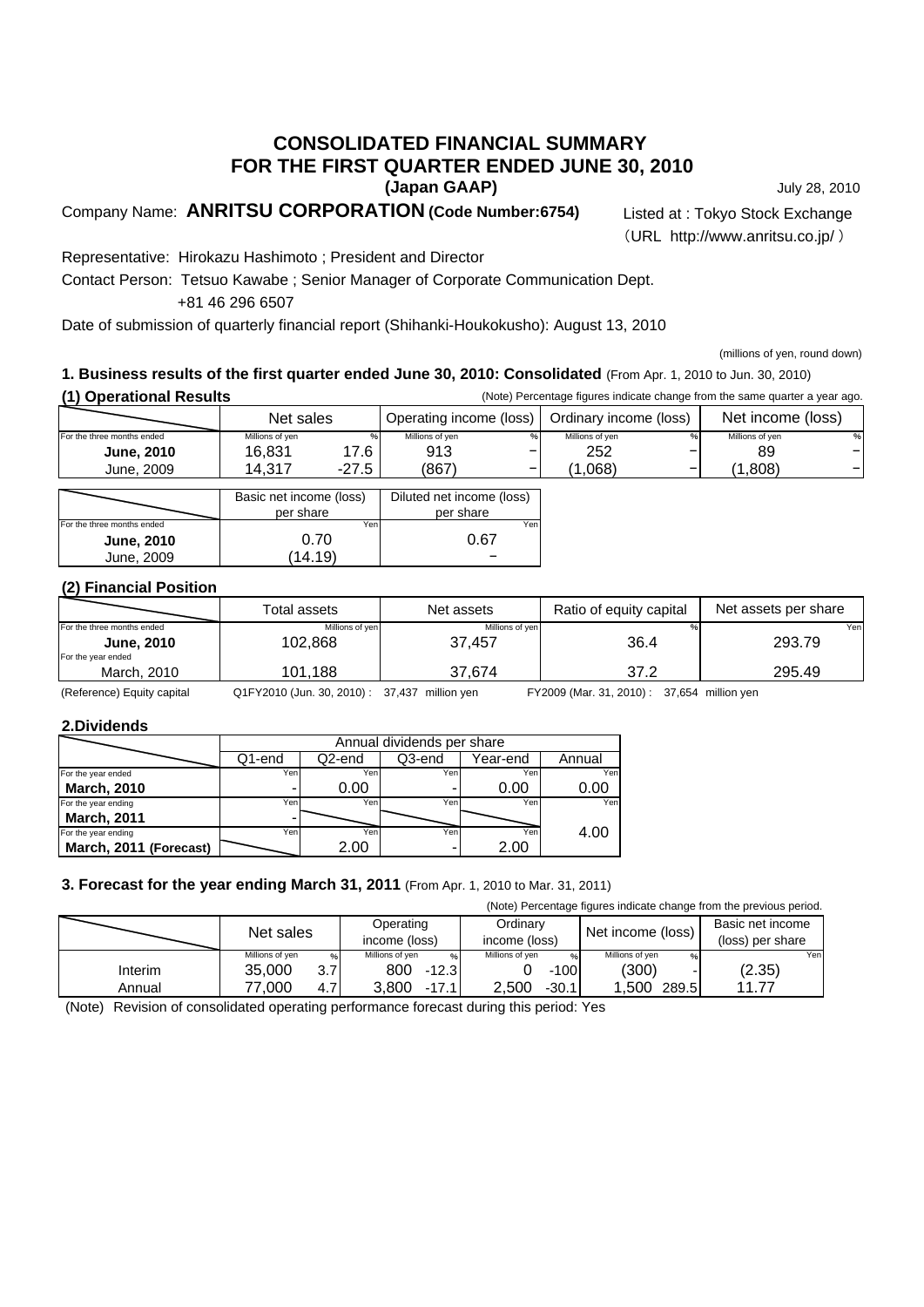## **4. Others**

(1) Changes in major subsidiaries during the period : None Newly consolidated: -

Excluded from the scope of consolidation: -

(Note) This indicates whether there were changes in major subsidiaries affecting the scope of consolidation during this period.

#### (2) Adoption of simplified accounting methods and particular accounting methods : Yes

- (Note) This indicates whether there was adoption of simplified accounting methods and particular accounting methods for presenting quarterly consolidated financial statements.
- (3) Changes in accounting principles, procedures and disclosures
	- 1. Changes due to amendments of accounting standards : Yes
	- 2. Changes other than 1.: None
- (Note) This indicates whether there were changes of accounting principles, procedures and disclosures for presenting quarterly consolidated financial statements, described in "Changes in Basis of Presenting Quarterly consolidated . Financial Statements".

#### (4) The number of shares issued and outstanding

- 1. Total number of shares issued and outstanding at end of period (Including treasury stocks)
- Q1FY2010 (Jun. 30, 2010) : 128,037,848 shares FY2009 (Mar. 31, 2010) : 128,037,848 shares 2. Total number of treasury stocks at end of period FY2009 (Mar. 31, 2010):

Q1FY2010 (Jun. 30, 2010) : 608,380 shares FY2009 (Mar. 31, 2010) : 3. Average number of shares issued and outstanding during the period (Cumulative period to this quarter) Q1FY2010 (Jun. 30, 2010) : 127,430,275 shares Q1FY2009 (Jun. 30, 2009) : 127,440,713 shares Q1FY2009 (Jun. 30, 2009): 127,440,713 shares 606,015 608,380

#### Information on the implementation of quarterly review procedures

 This quarterly financial summary is out of scope of quarterly review procedures based on Financial Instruments and Exchange Act. As of disclosure of this quarterly financial summary, the review procedure based on Financial Instruments and Exchange Act has not been completed.

#### Forward-Looking Statements

 As the business forecast mentioned above are based on the recent information, actual results may vary substantially from projections above due to known or unknown risks, changes relating to uncertainties, and others. The reader should be aware that actual results may be materially different from any future results expressed herein due to various factors.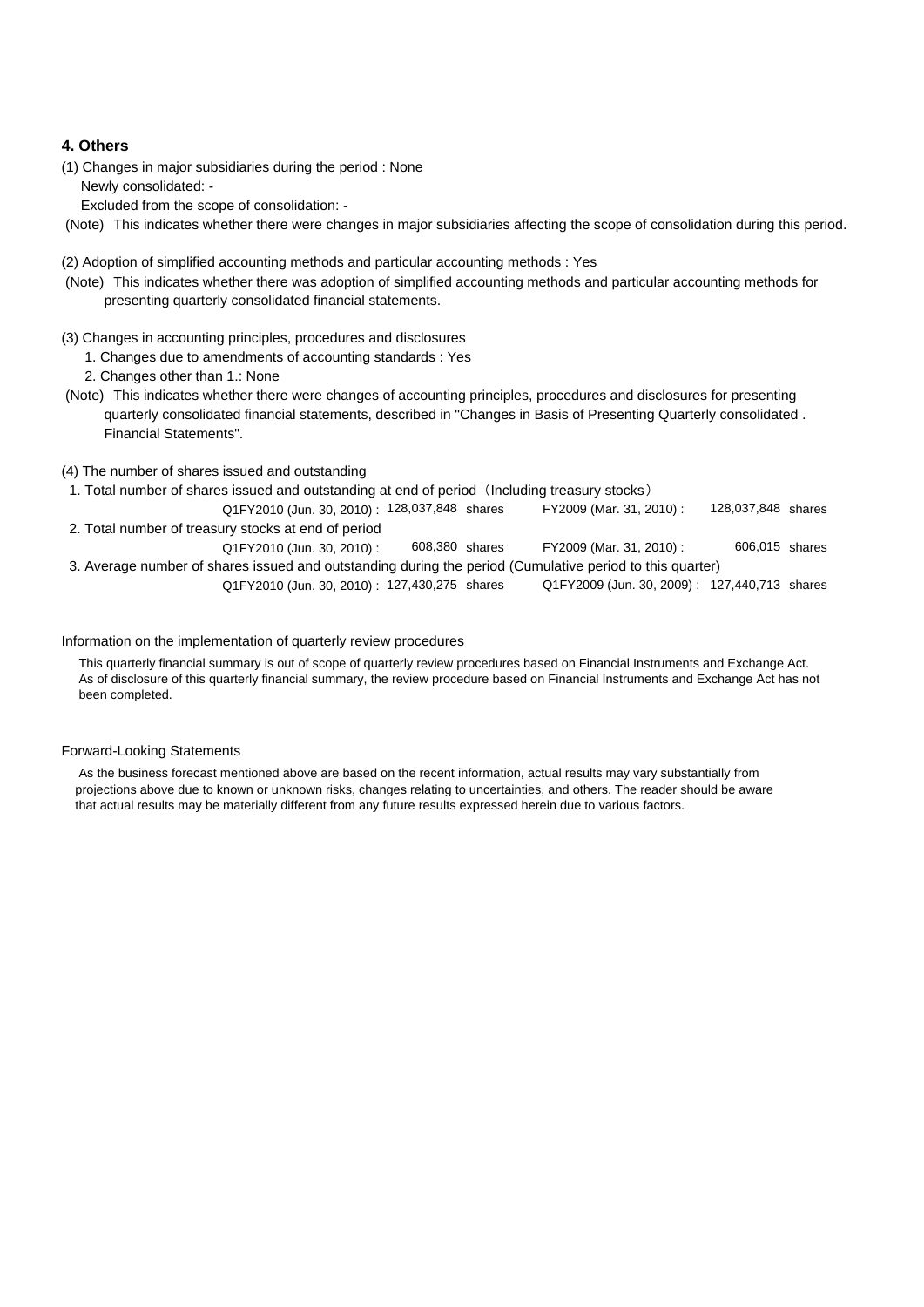# **INDEX**

Page

| 1. Results of Operations (Consolidated)              | $\overline{2}$ |
|------------------------------------------------------|----------------|
| (1) General Overview                                 | $\overline{2}$ |
| (2) Overview by Business Segment                     | 3              |
| 2. Financial Position (Consolidated)                 | 5              |
| (1) Assets, Liabilities and Net Assets               | 5              |
| (2) Summarized Cash Flows                            | 6              |
| 3. Outlook for the Fiscal Year Ending March 31, 2011 | 7              |
| <b>Consolidated Financial Statements</b>             |                |
| <b>Consolidated Balance Sheets</b>                   |                |
| <b>Consolidated Statements of Income</b>             |                |
| <b>Consolidated Statements of Cash Flows</b>         |                |
| <b>Segment Information</b>                           |                |

# **Supplemental Schedule**

Consolidated Quarterly Financial Highlights

Consolidated Quarterly Financial Position

Consolidated Quarterly Segment Information

Anritsu Corporation Supplement of Q1 FY2010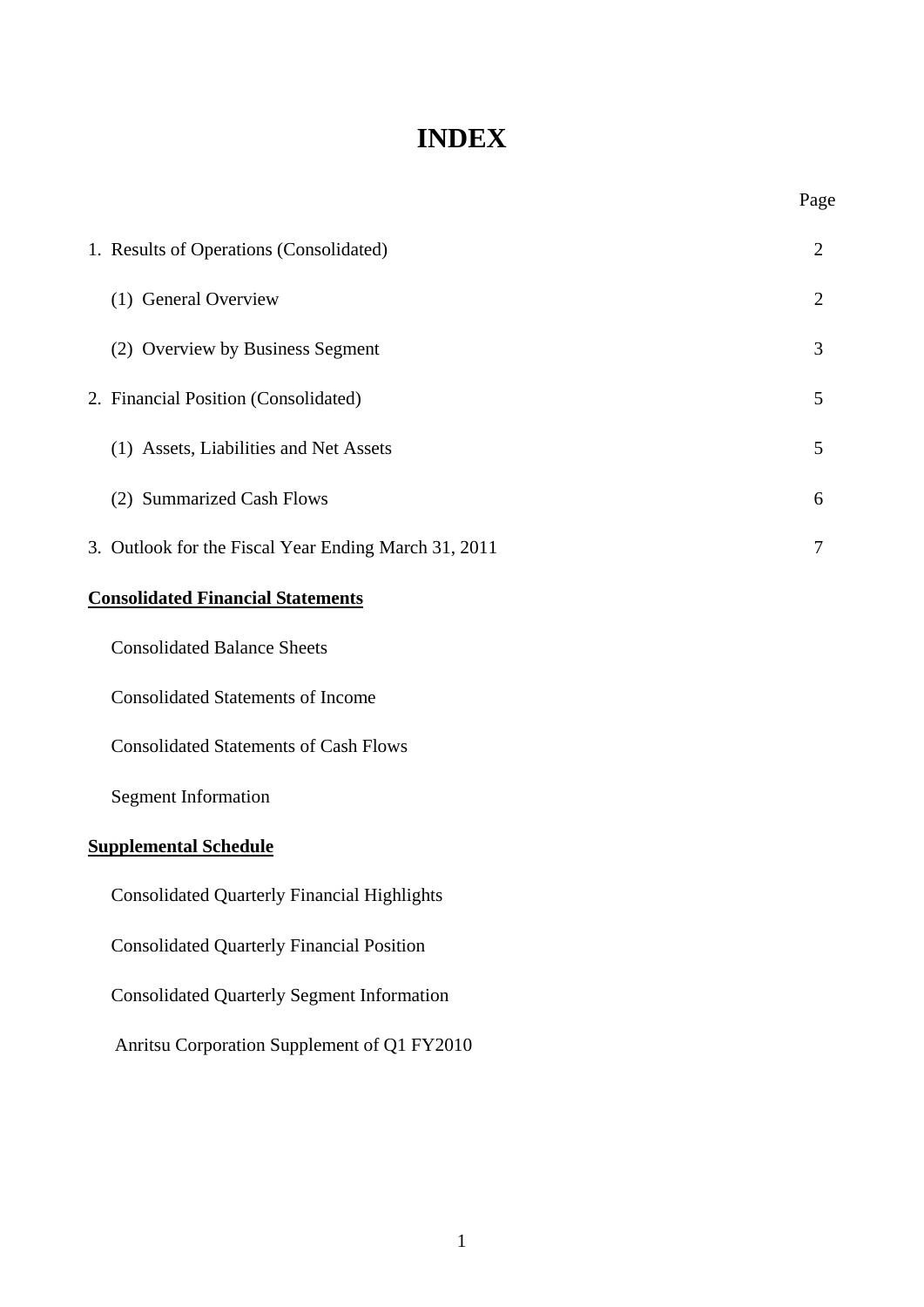### **1. Results of Operations (Consolidated)**

## **(1) General Overview**

|                         | Three Months Ended June 30, |        |          | (Millions of yen) |  |
|-------------------------|-----------------------------|--------|----------|-------------------|--|
|                         | 2009<br><b>2010</b>         |        | Change   |                   |  |
| Orders                  | 16,836                      | 17,862 | $+1,026$ | $+6.1\%$          |  |
| Backlog of orders       | 14,671                      | 15,754 | $+1,082$ | $+7.4%$           |  |
| Net sales               | 14,317                      | 16,831 | $+2,513$ | $+17.6%$          |  |
| Operating income (loss) | (867)                       | 913    | $+1,781$ | $-$ %             |  |
| Ordinary income (loss)  | (1,068)                     | 252    | $+1,321$ | $-$ %             |  |
| Net income (loss)       | (1,808)                     | 89     | $+1,898$ | $-$ %             |  |

During the first quarter of the fiscal year ending March 31, 2011 (the three months ended June 30, 2010), although the global economy made a moderate recovery centered on economic growth in emerging countries, uncertainty about the future increased, including anxiety about credit in Europe in the wake of the financial problems in Greece.

In the field of communication networks, construction of integrated wireline and wireless network environments and the shift to broadband networks led to the development of numerous diverse services using these networks. The development of new technologies and services precipitated a wave of change in new demand that spurred business restructuring and mergers and acquisitions among existing companies while expanding new markets for smartphones and cloud computing, creating new markets and giving rise to new market players. Against this background, in the field of mobile communications, investment in the development of Long Term Evolution (LTE), which will become a worldwide platform for next-generation mobile phones, is beginning in earnest as major telecom operators in Japan, the United States and elsewhere move toward the launch of commercial LTE services in 2010 and beyond. In China, which has the world's largest mobile phone subscriber base, infrastructure is being upgraded for the expansion of third-generation (3G) mobile services.

Amid these expanding business opportunities, the Anritsu Group continued to work energetically to achieve its initial management targets. In the core Test and Measurement segment, Anritsu took measures to improve profitability and enhance competitiveness, including focusing on expansion of sales of new products and reorganization of its sales structure in Japan and overseas.

During the first quarter, signs of a recovery in customer capital investment appeared, including firm demand for measuring instruments for research and development in the core Test and Measurement segment. Consequently, orders increased 6.1 percent compared with the same period of the previous fiscal year to 17,862 million yen, and net sales increased 17.6 percent to 16,831 million yen. Operating income totaled 913 million yen, compared with operating loss of 867 million yen for the same period of the previous fiscal year, due to the increase in net sales. Ordinary income totaled 252 million yen, compared with ordinary loss of 1,068 million yen for the same period of the previous fiscal year, and net income totaled 89 million yen, compared with net loss of 1,808 million yen for the same period of the previous fiscal year.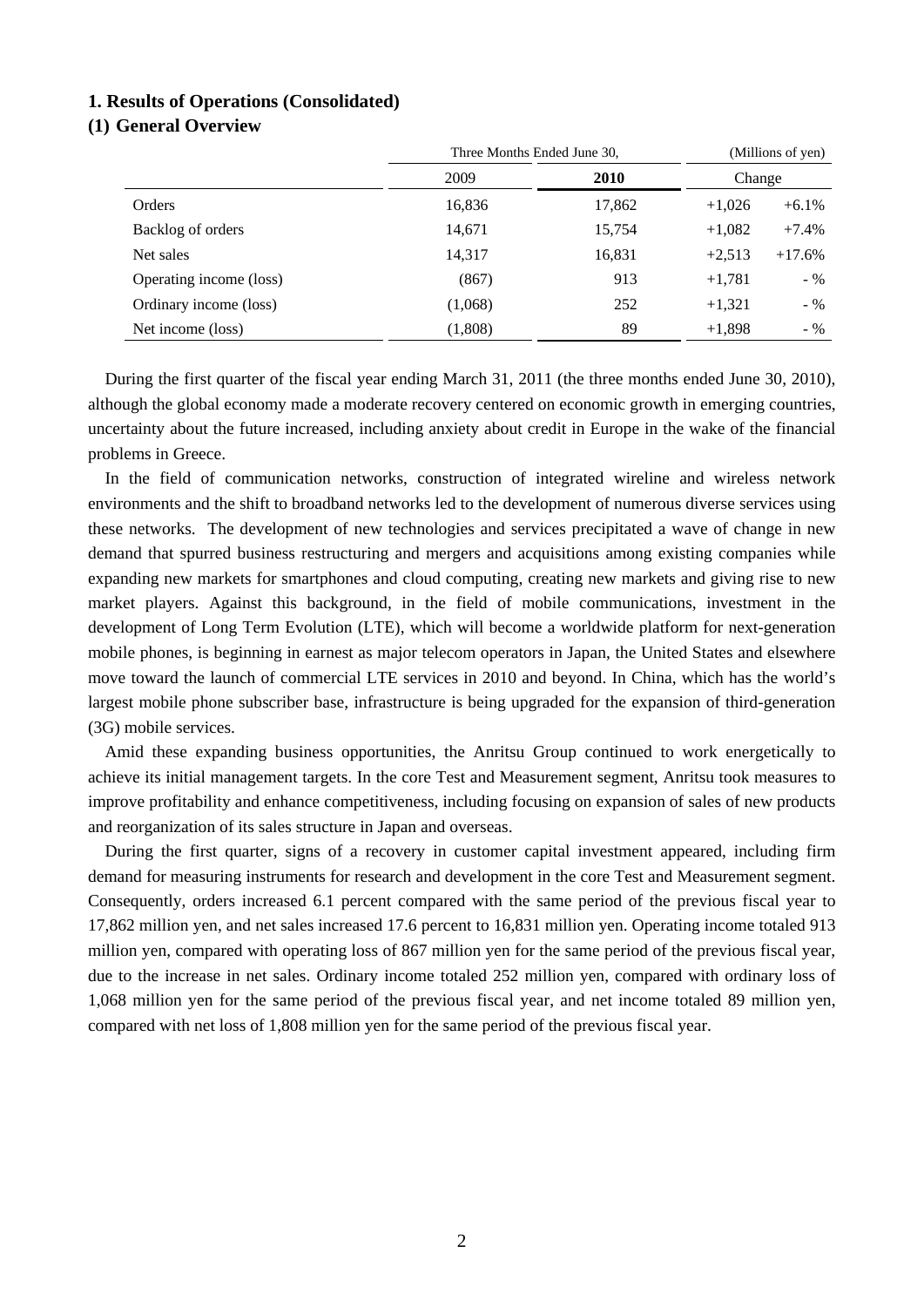### **(2) Overview by Business Segment**

## *1. Test and Measurement*

|                         | Three Months Ended June 30, |        | (Millions of yen) |           |
|-------------------------|-----------------------------|--------|-------------------|-----------|
|                         | 2009                        | 2010   | Change            |           |
| Net sales               | 9.993                       | 11.796 | $+1.803$          | $+18.0\%$ |
| Operating income (loss) | (1,028)                     | 683    | $+1.712$          | - %       |

This segment develops, manufactures and sells measuring instruments and systems for a variety of communications applications, including IP network and mobile communications, RF/microwave and millimeter wave communications, and service assurance, to telecom operators, manufacturers of related equipment, and maintenance and installation companies around the world.

During the first quarter of the fiscal year ending March 31, 2011, demand was firm for measuring instruments for research and development of LTE, which will become a worldwide platform for nextgeneration mobile phones. By region, demand in Europe was weak as customers continued to curtail capital investment, but demand in the Americas was strong, centered on measuring instruments for construction and maintenance of network infrastructure. Consequently, segment sales increased 18.0 percent compared with the same period of the previous fiscal year to 11,796 million yen and operating income was 683 million yen, compared with operating loss of 1,028 million yen for the same period of the previous fiscal year.

#### *2. Information and Communications*

|                         |       | Three Months Ended June 30, |        | (Millions of yen) |  |
|-------------------------|-------|-----------------------------|--------|-------------------|--|
|                         | 2009  | 2010                        | Change |                   |  |
| Net sales               | 262   | 522                         | $+259$ | $+98.8%$          |  |
| Operating income (loss) | (415) | (243)                       | $+171$ | $-$ %             |  |

The Information and Communications business carries out development, manufacturing and sale of video monitoring systems, telemeters and other public works information systems for delivery to Japanese government and municipal offices, including the Ministry of Land, Infrastructure, Transport and Tourism, and video distribution solutions and network bandwidth controller for Internet service providers and other customers.

It is easily influenced by the budgets of the national and local governments because a high proportion of its sales are for delivery to the government market. In addition, because of the connection with customers' budget implementation periods, approximately 50 percent of sales tend to be concentrated in the fourth quarter.

For the first quarter of the fiscal year ending March 31, 2011, sales of bandwidth controllers were firm, centered on financial institution networks. Consequently, segment sales increased 98.8 percent compared with the same period of the previous fiscal year to 522 million yen. Operating loss was 243 million yen, compared with operating loss of 415 million yen for the same period of the previous fiscal year.

The Information and Communications business is conducted by Anritsu Networks Co., Ltd., a wholly owned subsidiary of the Company.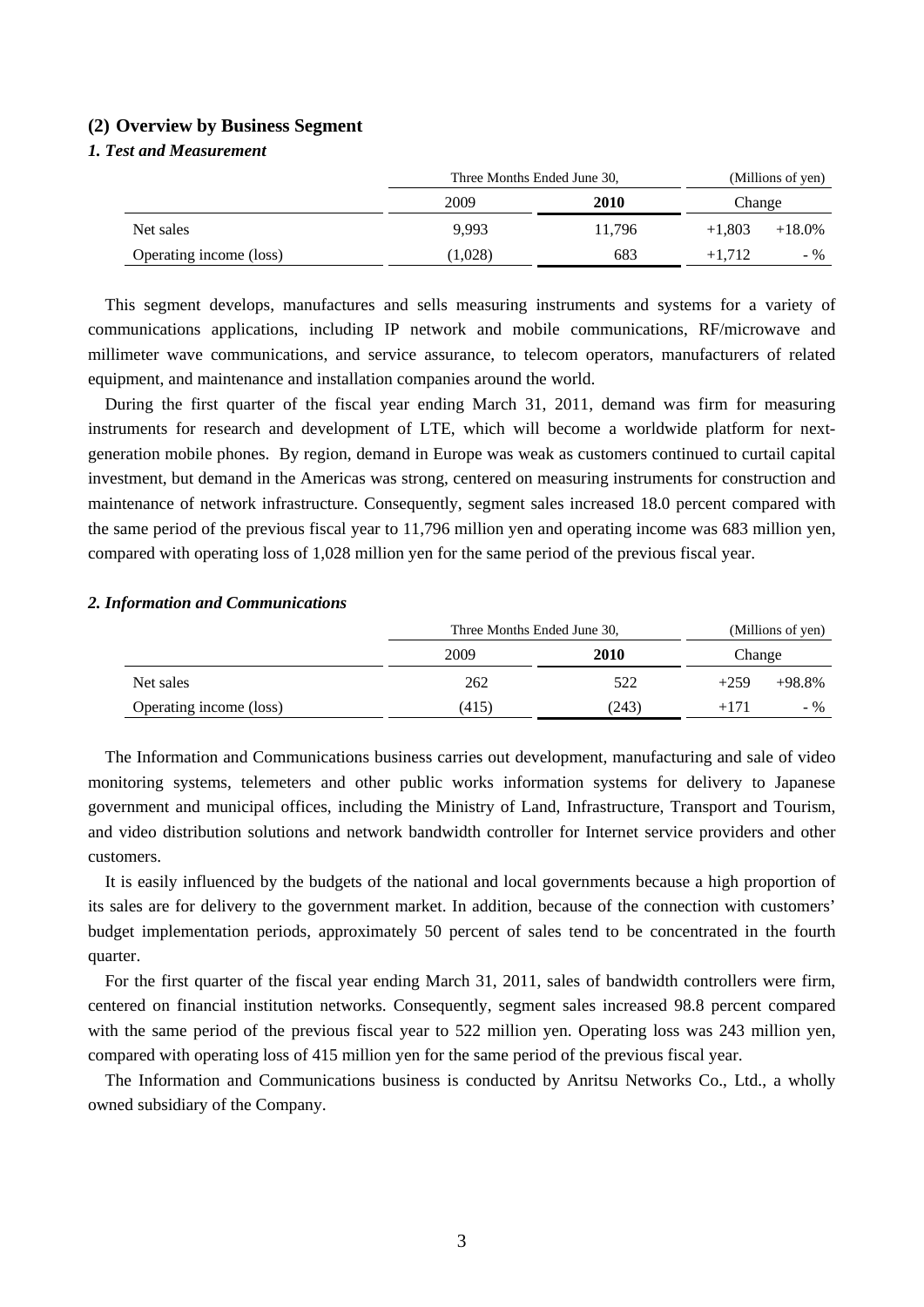#### *3. Industrial Automation*

|                         |       | Three Months Ended June 30, |        | (Millions of yen) |  |
|-------------------------|-------|-----------------------------|--------|-------------------|--|
|                         | 2009  |                             | Change |                   |  |
| Net sales               | 2,285 | 2,594                       | $+309$ | $+13.5\%$         |  |
| Operating income (loss) | 23    | 18                          |        | $-19.4\%$         |  |

This segment develops, manufactures and sells precision, high-speed industrial machinery, including auto checkweighers, automatic combination weighers and metal detectors for production management and quality management systems in the food, pharmaceutical and cosmetics industries.

During the first quarter of the fiscal year ending March 31, 2011, demand for food inspection systems was firm in the core market of Japan, as well as in Asia and the Americas. As a result, segment sales increased 13.5 percent compared with the same period of the previous fiscal year to 2,594 million yen. However, operating income decreased 19.4 percent to 18 million yen.

The Industrial Automation business is conducted by Anritsu Industrial Solutions Co., Ltd., a wholly owned subsidiary of the Company.

## *4. Services and Others*

|                         | Three Months Ended June 30, |       | (Millions of yen) |           |
|-------------------------|-----------------------------|-------|-------------------|-----------|
|                         | 2009                        | 2010  | Change            |           |
| Net sales               | 1.776                       | 1.917 | $+141$            | $+8.0\%$  |
| Operating income (loss) | 697                         | 567   | $-129$            | $-18.6\%$ |

This segment comprises devices, precision measurement, environmental, logistics, welfare services, real estate leasing and other businesses.

During the first quarter of the fiscal year ending March 31, 2011, demand in the precision measurement business showed signs of bottoming out, but was still weak. In the device business, demand was firm in optical communications markets in Japan and overseas. As a result, segment sales increased 8.0 percent compared with the same period of the previous fiscal year to 1,917 million yen. However, operating income decreased 18.6 percent to 567 million yen.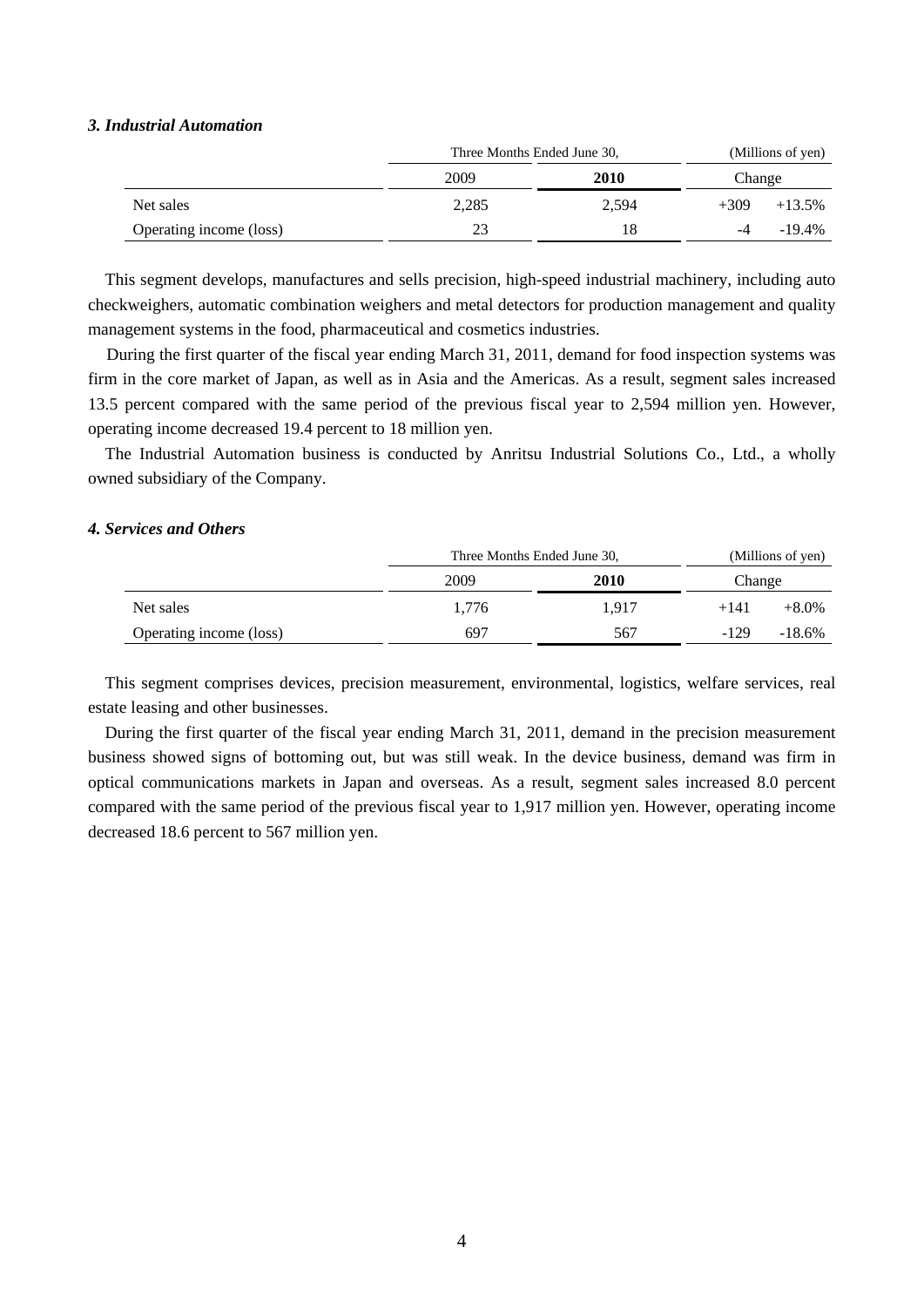## **2. Financial Position (Consolidated)**

## **(1) Assets, Liabilities and Net Assets**

|                       |                |                      | $($ winnons or $y$ cii) |
|-----------------------|----------------|----------------------|-------------------------|
|                       | March 31, 2010 | <b>June 30, 2010</b> | Change                  |
| Total assets          | 101,188        | 102,868              | $+1,679$                |
| Liabilities           | 63,514         | 65,410               | $+1,896$                |
| Net assets            | 37.674         | 37.457               | $-216$                  |
| Interest-bearing debt | 42,274         | 43,707               | $+1,432$                |

 $(M)$ llions of yen)

Assets, liabilities and net assets at the end of the first quarter were as follows.

## *1. Assets*

Total assets increased 1,679 million yen compared with the end of the previous fiscal year to 102,868 million yen. This was due to a net increase in current assets. While notes and accounts receivable – trade decreased, cash and deposits and securities increased.

## *2. Liabilities*

Total liabilities increased 1,896 million yen compared with the end of the previous fiscal year to 65,410 million yen. This was mainly due to an increase in short-term loans payable under current liabilities.

## *3. Net Assets*

Total net assets decreased 216 million yen compared with the end of the previous fiscal year to 37,457 million yen. This was mainly due to the impact of foreign currency translation adjustments.

As a result, the ratio of equity capital was 36.4 percent, compared with 37.2 percent at the end of the previous fiscal year. Interest-bearing debt, excluding lease obligations, was 43,707 million yen, compared with 42,274 million yen at the end of the previous fiscal year.

The net debt-to-equity ratio was 0.32, compared with 0.43 times at the end of the previous fiscal year, and the debt-to-equity ratio was 1.17, compared with 1.12 times at the end of the previous fiscal year.

*(Notes)* 

*Net debt-to-equity ratio: (Interest-bearing debt – cash and cash equivalents) / Equity Capital Debt-to-equity ratio: Interest-bearing debt / Equity Capital*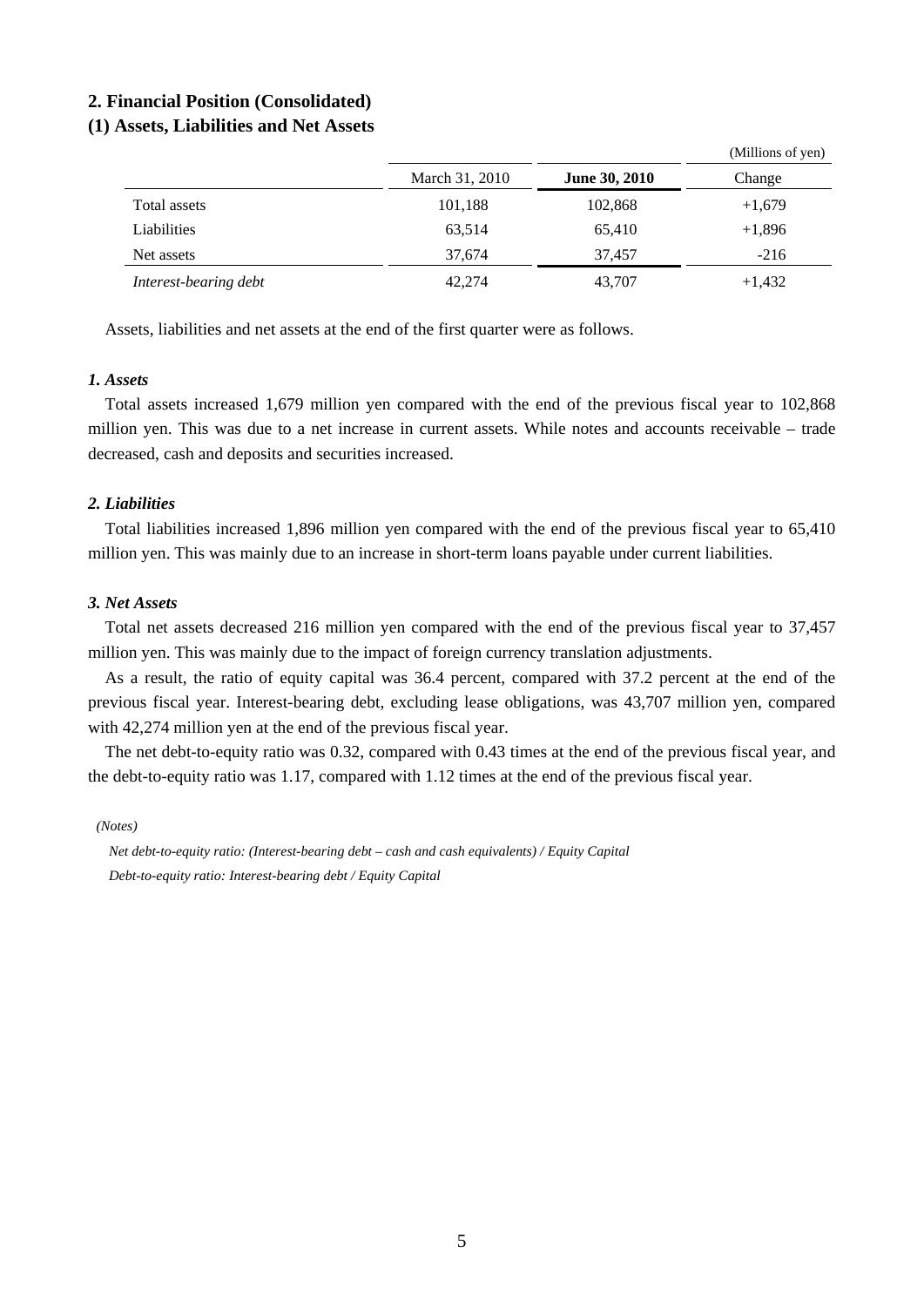## **(2) Summarized Cash Flows**

|                                            | Three Months Ended June 30, |        | (Millions of yen) |
|--------------------------------------------|-----------------------------|--------|-------------------|
|                                            | 2009                        | 2010   | Change            |
| Cash flows from operating activities       | 1,815                       | 4,495  | $+2,680$          |
| Cash flows from investing activities       | 95                          | (300)  | $-395$            |
| Cash flows from financing activities       | 2,528                       | 1,635  | -893              |
| Cash and cash equivalents at end of period | 23,120                      | 31,906 | $+8,785$          |
| Free cash flow                             | 1,911                       | 4,195  | $+2.284$          |

In the first quarter of the fiscal year ending March 31, 2011, cash and cash equivalents (hereafter, "net cash") increased 5,636 million yen compared with the end of the previous fiscal year to 31,906 million yen.

Free cash flow, the sum of cash flows from operating activities and cash flows from investing activities, was positive 4,195 million yen (compared with positive 1,911 million yen in the same period of the previous fiscal year).

Conditions and factors for each category of cash flow for the first quarter period are as follows.

#### *1. Cash Flows from Operating Activities*

Net cash provided by operating activities was 4,495 million yen (in the same period of the previous fiscal year, operating activities provided net cash of 1,815 million yen).

The primary factor was progress in collecting accounts receivable – trade booked in the previous fiscal year.

Depreciation and amortization was 625 million yen, a decrease of 69 million yen compared with the same period of the previous fiscal year.

## *2. Cash Flows from Investing Activities*

Net cash used in investing activities was 300 million yen (in the same period of the previous fiscal year, investing activities provided net cash of 95 million yen).

This was primarily due to acquisition of property, plant and equipment, which used cash totaling 204 million yen, a decrease of 173 million yen compared with the same period of the previous fiscal year.

Investing activities provided net cash in the same period of the previous fiscal year due to proceeds from sales of investment securities.

## *3. Cash Flows from Financing Activities*

Net cash provided by financing activities was 1,635 million yen (in same period of the previous fiscal year, financing activities provided net cash of 2,528 million yen).

The principal factor was an increase in short-term loans payable at a U.S. subsidiary.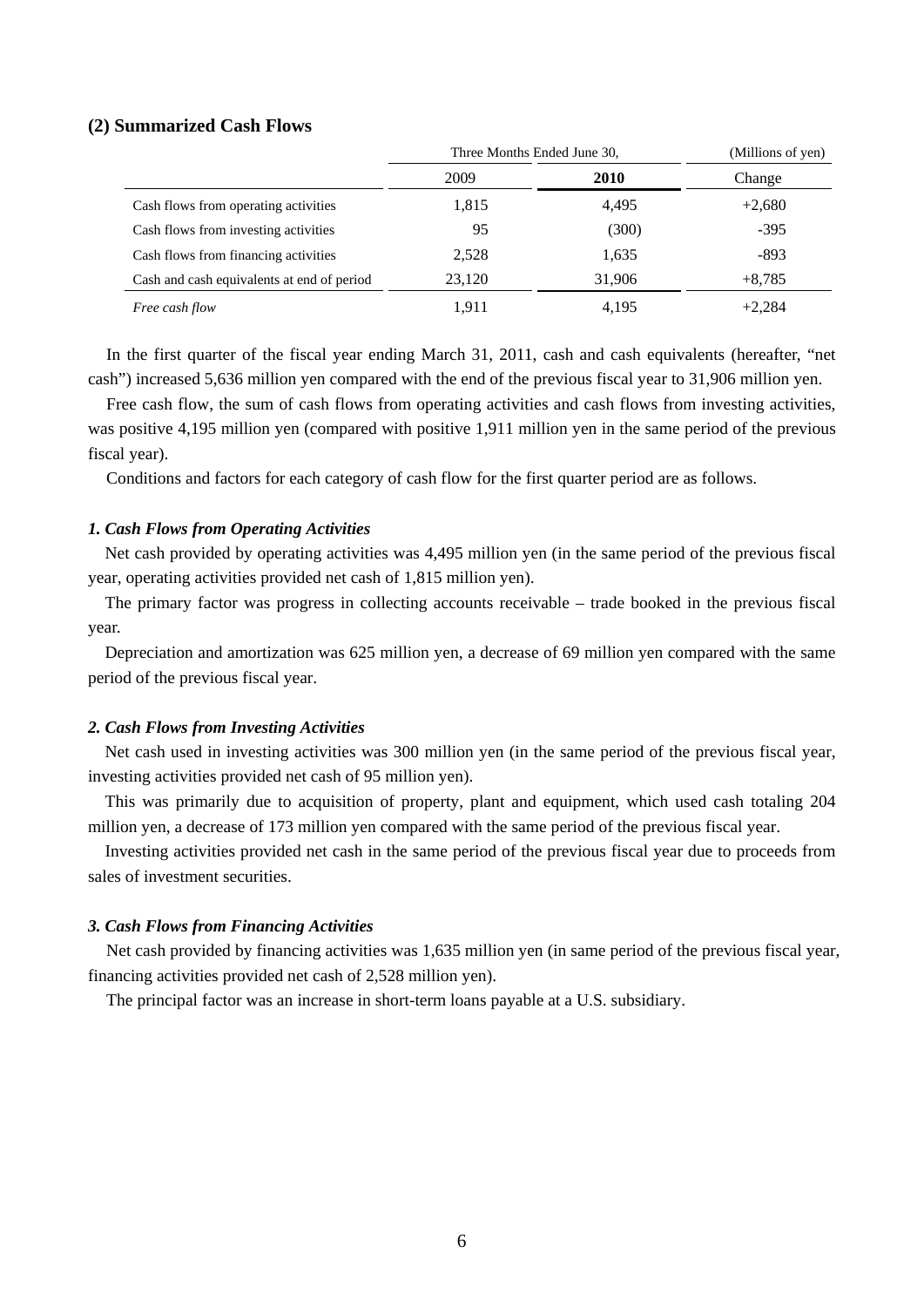## **3. Outlook for the Fiscal Year Ending March 31, 2011**

Anritsu has revised the performance forecasts announced on April 27, 2010 for the first half ending September 30, 2010, as stated on page 8.

During the first quarter, in an operating environment characterized by growing uncertainty, including anxiety about credit in Europe, currency fluctuations and concerns of a slowdown in the recovery of the U.S. economy, customers in the core Test and Measurement segment have moved forward faster than expected with LTE development project investments. This has improved the outlook for the ratio of gross profit to net sales. As a result, Anritsu has revised its projections upward for operating income, ordinary income and net income.

Customer capital expenditures are expected to be as initially forecast for the fiscal year. Therefore, Anritsu has not changed the previously announced performance forecasts for the full fiscal year.

## **Revised forecasts of consolidated operating results for the first half of the fiscal year ending March 31, 2011 (April 1 to September 30, 2010)**

|                                                                                    |                          |                                     |                                    | (Millions of yen) |
|------------------------------------------------------------------------------------|--------------------------|-------------------------------------|------------------------------------|-------------------|
|                                                                                    | Net sales                | Operating income<br>$(\text{loss})$ | Ordinary income<br>$(\text{loss})$ | Net income (loss) |
| Previously announced forecast (A)<br>(announced on April 27, 2010)                 | 35,000                   | (200)                               | (800)                              | (1,300)           |
| <b>Revised forecast (B)</b>                                                        | 35,000                   | 800                                 | $\boldsymbol{0}$                   | (300)             |
| Change $(B - A)$                                                                   |                          | $+1,000$                            | $+800$                             | $+1,000$          |
| Percentage change (%)                                                              | $\overline{\phantom{0}}$ |                                     |                                    |                   |
| (Reference) Results for the first half of<br>the fiscal year ended March 31, 2010) | 33,764                   | 912                                 | 141                                | (126)             |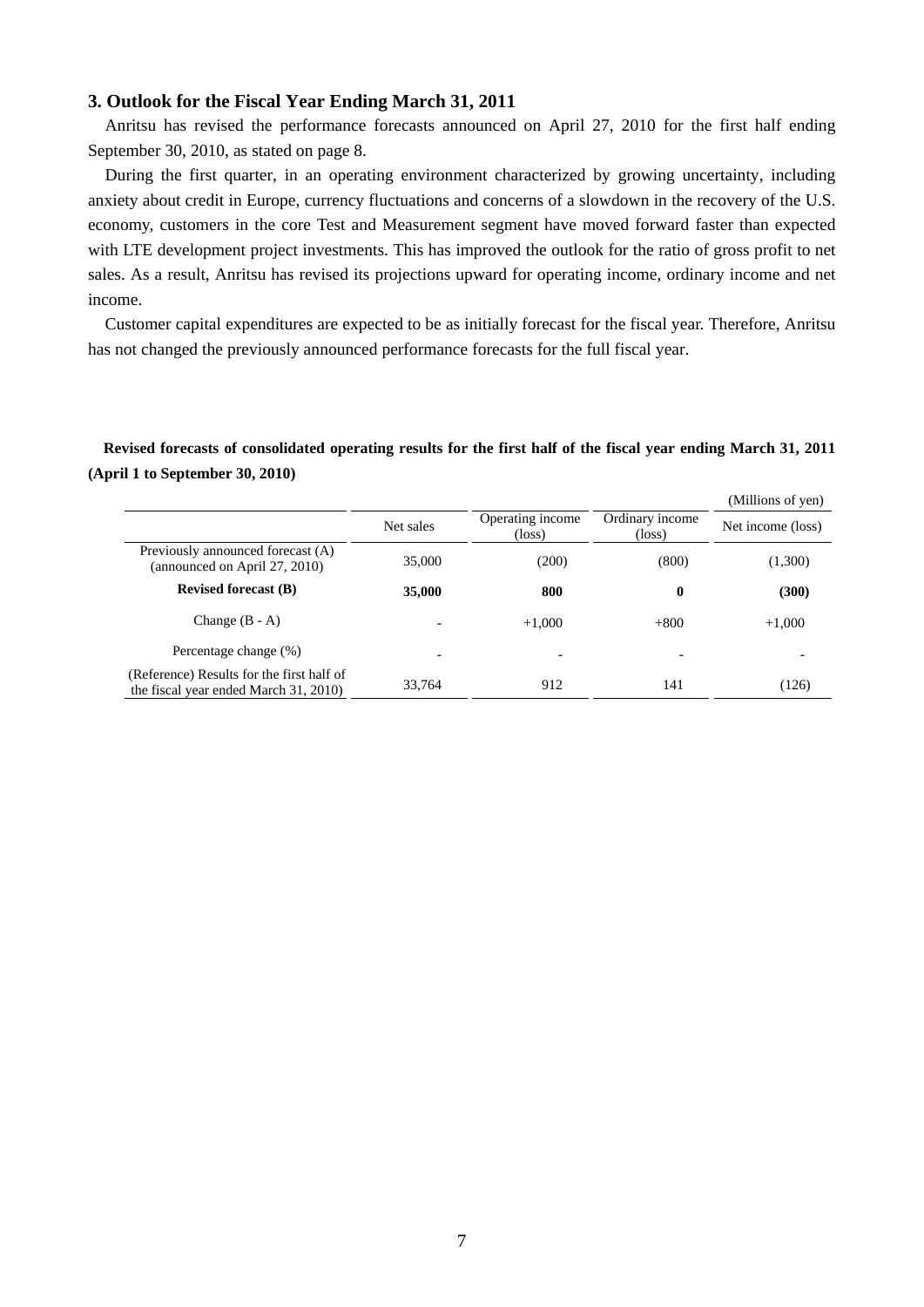## BUSINESS FORECAST FOR THE FISCAL YEAR ENDING MARCH 31, 2011 (Consolidated)

|                         |                                | (Millions of yen) |
|-------------------------|--------------------------------|-------------------|
|                         | 1 <sup>st</sup> half of FY2010 | <b>FY2010</b>     |
| Net sales               | 35,000                         | 77,000            |
| Operating income (loss) | 800                            | 3,800             |
| Ordinary income (loss)  |                                | 2,500             |
| Net income (loss)       | (300)                          | 1,500             |

Assumed exchange rate**:** 1US\$=90Yen

#### **(For Reference)**

## **SEGMENT INFORMATION**

|        | (Millions of yen)            |                                                                 |         |        |                                                                         |        |                                                 |        |                                                        |  |
|--------|------------------------------|-----------------------------------------------------------------|---------|--------|-------------------------------------------------------------------------|--------|-------------------------------------------------|--------|--------------------------------------------------------|--|
|        |                              | $1st$ half of $FY2009$<br>From Apr. 1, 2009<br>To Sep. 30, 2009 |         |        | 1 <sup>st</sup> half of FY2010<br>From Apr. 1, 2010<br>To Sep. 30, 2010 |        | FY2009<br>From Apr. 1, 2009<br>To Mar. 31, 2010 |        | <b>FY2010</b><br>From Apr. 1, 2010<br>To Mar. 31, 2011 |  |
|        |                              |                                                                 | %Change |        | %Change                                                                 |        | %Change                                         |        | %Change                                                |  |
|        | <b>Net sales</b>             | 33,764                                                          | $-24.0$ | 35,000 | $+3.7$                                                                  | 73,548 | $-12.4$                                         | 77,000 | $+4.7$                                                 |  |
|        | <b>Business segment</b>      |                                                                 |         |        |                                                                         |        |                                                 |        |                                                        |  |
|        | Test and Measurement         | 23,035                                                          | $-27.5$ | 24,000 | $+4.2$                                                                  | 48,270 | $-16.0$                                         | 51,500 | $+6.7$                                                 |  |
|        | Info. and Comm.              | 1,096                                                           | $-19.2$ | 1,000  | $-8.8$                                                                  | 5,306  | $+2.0$                                          | 5,500  | $+3.6$                                                 |  |
|        | <b>Industrial Automation</b> | 5,846                                                           | $-18.3$ | 6,300  | $+7.8$                                                                  | 11,641 | $-10.3$                                         | 12,500 | $+7.4$                                                 |  |
|        | Services and Others          | 3,786                                                           | $-8.3$  | 3,700  | $-2.3$                                                                  | 8,329  | $+0.2$                                          | 7,500  | $-10.0$                                                |  |
| Market |                              |                                                                 |         |        |                                                                         |        |                                                 |        |                                                        |  |
|        | Japan                        | 15,158                                                          | $-13.5$ | 15,500 | $+2.3$                                                                  | 33,490 | $-10.6$                                         | 36,000 | $+7.5$                                                 |  |
|        | Overseas                     | 18,606                                                          | $-30.8$ | 19,500 | $+4.8$                                                                  | 40,058 | $-13.8$                                         | 41,000 | $+2.4$                                                 |  |
|        | Americas                     | 6,102                                                           | $-36.8$ | 8,000  | $+31.1$                                                                 | 13,967 | $-14.7$                                         | 17,500 | $+25.3$                                                |  |
|        | <b>EMEA</b>                  | 6,089                                                           | $-27.8$ | 5,000  | $-17.9$                                                                 | 12,462 | $-16.2$                                         | 10,000 | $-19.8$                                                |  |
|        | Asia and Others              | 6,414                                                           | $-27.1$ | 6,500  | $+1.3$                                                                  | 13,628 | $-10.6$                                         | 13,500 | $-0.9$                                                 |  |

(Note) EMEA**:** Europe, Middle East and Africa

(Note)

 *Statements made in these materials with respect to Anritsu's current plans, strategies and beliefs that are not historical fact are forward-looking statements of future business results or other forward-looking projections pertinent to the business of Anritsu. These descriptions are based on assumptions and judgments made by Anritsu's management from information currently available, and include certain risks and uncertain factors. Actual business results are the outcome of a number of unknown variables, and may substantially differ from the figures projected herein. Furthermore, Anritsu disclaims any obligation, unless required by law, to update or revise any forward-looking statements as a result of new information, future events or otherwise.*

*Factors which may affect the actual business results include but are not limited to the economic situation in the geographic areas where Anritsu conducts business, including but not limited to Japan, Americas, Europe, and Asia, pressure on prices due to trends in demand for Anritsu's products and services or to increased competition, Anritsu's ability to continue supplying products and services that are accepted by customers in a highly competitive market environment, and currency exchange rates.*

(Millions of yen)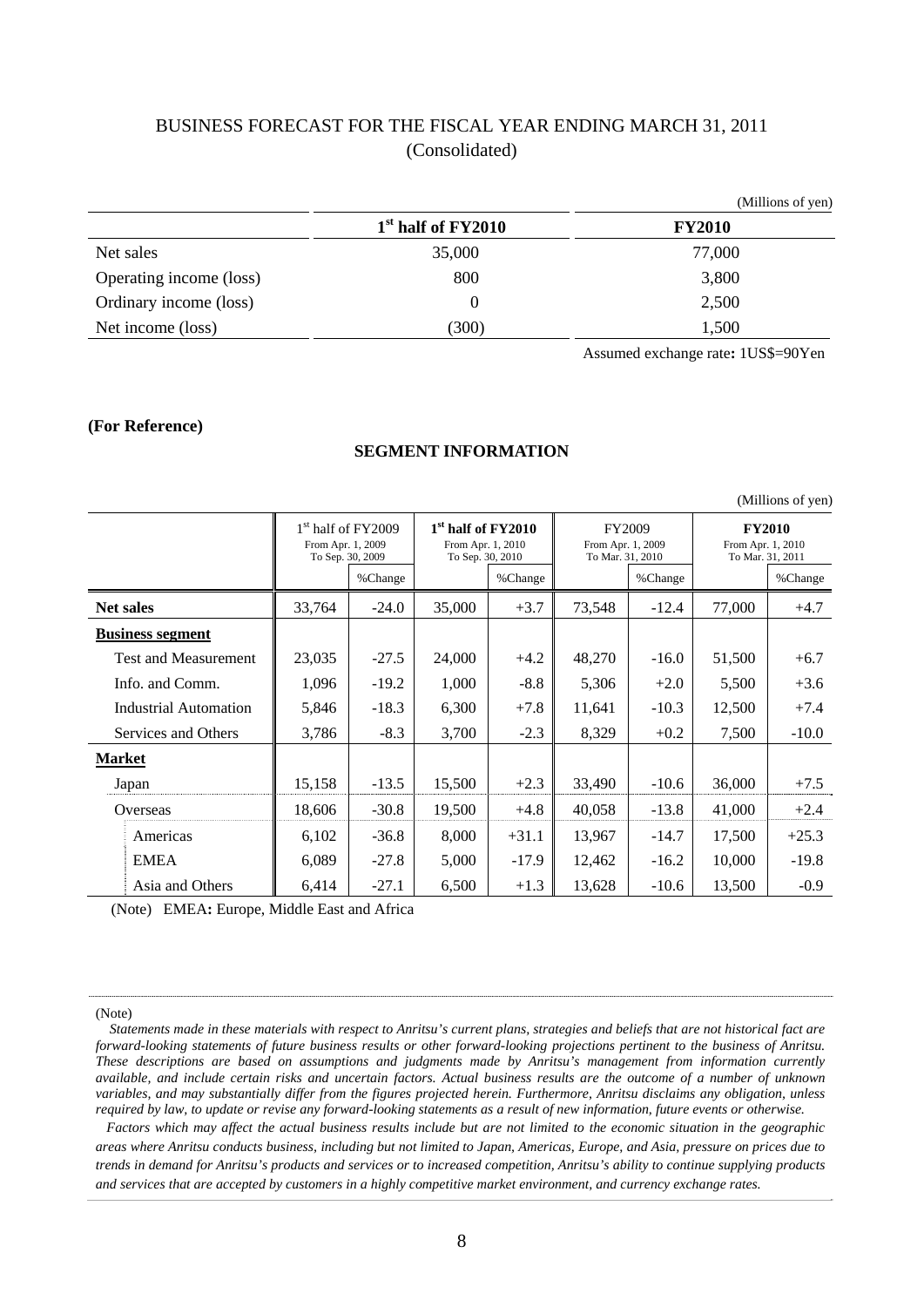## Consolidated Balance Sheets

|                                           | Assets        |                |                |                | (Unit: Millions of yen; round down)<br>Liabilities and Net assets |               |               |               |                |
|-------------------------------------------|---------------|----------------|----------------|----------------|-------------------------------------------------------------------|---------------|---------------|---------------|----------------|
|                                           | Q1 FY2009     | FY2009         | Q1 FY2010      |                |                                                                   | Q1 FY2009     | FY2009        | Q1 FY2010     |                |
|                                           | as of 6.30.09 | as of 3.31.10  | as of 6.30.10  | $(B) - (A)$    |                                                                   | as of 6.30.09 | as of 3.31.10 | as of 6.30.10 | $(B) - (A)$    |
| <b>Assets</b>                             | 100,623       | (A)<br>101,188 | (B)<br>102,868 |                | 1,679 Liabilities                                                 | 64,888        | (A)<br>63,514 | (B)<br>65,410 | 1,896          |
| <b>Current assets</b>                     | 64,131        | 67,749         | 70,434         | 2,684          | <b>Current liabilities</b>                                        | 27,286        | 27,813        | 29,690        | 1,876          |
| Cash and deposits                         | 23,120        | 26,269         | 29,406         | 3,136          | Notes and accounts payable-trade                                  | 4,412         | 5,296         | 5,008         | (288)          |
| Notes and accounts receivable-trade       | 16,040        | 21,012         | 16,484         | (4,527)        | Short-term loans payable                                          | 12,020        | 4,150         | 5,583         | 1,432          |
| Investment securities                     |               |                | 2,499          | 2,499          | Current portion of bonds with<br>subscription rights to shares    |               | 7,024         | 7,024         |                |
| [Inventories]                             | [15, 469]     | [13, 471]      | [14, 946]      | [1, 475]       | Income taxes payable                                              | 855           | 1,058         | 1,061         | $\overline{c}$ |
| Finished goods                            | 5,558         | 5,049          | 5,517          | 467            | Provision for directors' bonuses                                  |               | 15            |               | (15)           |
| Work in process                           | 4,703         | 3,804          | 4,370          | 566            | Other                                                             | 9,998         | 10,267        | 11,013        | 746            |
| Raw materials                             | 5,207         | 4,616          | 5,058          | 441            | Noncurrent liabilities                                            | 37,602        | 35,700        | 35,720        | 19             |
| Deferred tax assets                       | 8,510         | 6,288          | 6,250          | (37)           | Bonds payable                                                     | 10,000        | 10,000        | 10,000        |                |
| Other                                     | 1,328         | 960            | 1,066          | 106            | Bonds with subscription rights to<br>shares                       | 15,000        |               |               |                |
| Allowance for doubtful accounts           | (338)         | (253)          | (220)          | 32             | Long-term loans payable                                           | 9,211         | 21,100        | 21,100        |                |
| Noncurrent assets                         | 36,492        | 33,439         | 32,434         | (1,005)        | Lease obligations                                                 | 343           | 1,659         | 1,549         | (110)          |
| Property, plant and equipment             | 20,536        | 19,117         | 18,581         | (535)          | Derferred tax liabilities                                         | 768           | 598           | 521           | (77)           |
| Buildings and structures, net             | 12,416        | 11,669         | 11,409         | (259)          | Provision for retirement benefits                                 | 1,621         | 1,686         | 1,743         | 56             |
| Machinery, equipment and vehicles,<br>net | 1,982         | 1,642          | 1,501          | (141)          | Provision for directors' retirement<br>benefits                   | 21            | 15            | 17            | $\mathbf{1}$   |
| Tools, furniture and fixtures             | 1,776         | 1,470          | 1,372          | (98)           | Other                                                             | 635           | 639           | 788           | 148            |
| Land                                      | 4,360         | 4,333          | 4,293          | (40)           |                                                                   |               |               |               |                |
| Construction in progress                  | 0             | 0              | 4              | 3              | Net assets                                                        | 35,734        | 37,674        | 37,457        | (216)          |
| Intangible assets                         | 4,152         | 3,509          | 3,351          |                | (157) Shareholders' equity                                        | 41,999        | 44,191        | 44,280        | 88             |
| Goodwill                                  | 3,363         | 2,882          | 2,722          | (160)          | Capital stock                                                     | 14,049        | 14,049        | 14,049        |                |
| Other                                     | 789           | 626            | 629            | $\overline{2}$ | Capital surplus                                                   | 22,999        | 22,999        | 22,999        |                |
| Investments and other assets              | 11,802        | 10,812         | 10,500         | (312)          | Retained earnings                                                 | 5,785         | 7,978         | 8,068         | 89             |
| Investment securities                     | 1,109         | 906            | 804            | (101)          | <b>Treasury stock</b>                                             | (834)         | (836)         | (837)         | (0)            |
| Deferred tax assets                       | 1,444         | 1,312          | 1,337          | 25             | Valuation and translation adjustments                             | (6, 284)      | (6, 537)      | (6, 842)      | (305)          |
| Long-term prepaid expenses                | 8,627         | 8,064          | 7,903          | (160)          | Valuation difference on available-for-<br>sale securities         | 266           | 138           | 82            | (56)           |
| Other                                     | 647           | 530            | 525            | (5)            | Deferred gains or losses on hedges                                | (29)          | (28)          | (32)          | (3)            |
| Allowance for doubtful accounts           | (25)          | (1)            | (70)           | (68)           | Foreign currency translation<br>adjustment                        | (6, 521)      | (6, 647)      | (6, 892)      | (245)          |
|                                           |               |                |                |                | Subscription rights to shares                                     | 19            | 19            | 19            |                |
|                                           |               |                |                |                |                                                                   |               |               |               |                |
|                                           |               |                |                |                |                                                                   |               |               |               |                |
| <b>TOTAL</b>                              | 100,623       | 101,188        | 102,868        | 1,679          | <b>TOTAL</b>                                                      | 100,623       | 101,188       | 102,868       | 1,679          |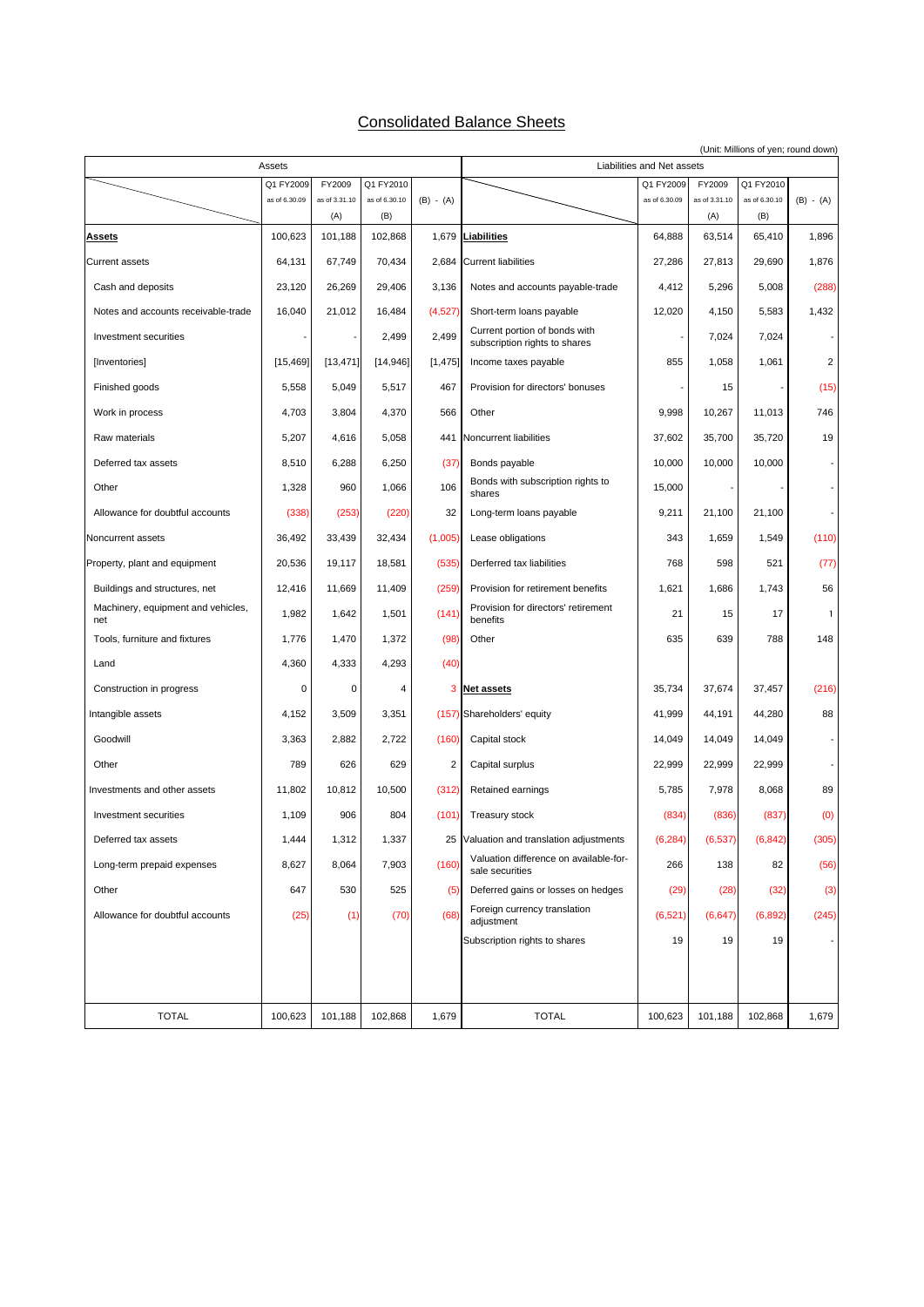# Consolidated Statements of Income

|                                                                                          |                                           |         |                                           |        |               |                          | (Unit: Millions of yen; round down)     |                |
|------------------------------------------------------------------------------------------|-------------------------------------------|---------|-------------------------------------------|--------|---------------|--------------------------|-----------------------------------------|----------------|
|                                                                                          | FY2009(3 months)                          |         | FY2010(3 months)                          |        |               |                          | FY2009                                  |                |
|                                                                                          | From April 1, 2009<br>to June 30, 2009(A) |         | From April 1, 2010<br>to June 30, 2010(B) |        | Change        |                          | From April 1, 2009<br>to March 31, 2010 |                |
|                                                                                          | Amount                                    | $\%$    | Amount                                    | $\%$   | (B)<br>$-(A)$ | $\%$                     | Amount                                  | $\%$           |
|                                                                                          |                                           |         |                                           |        |               |                          |                                         |                |
| <b>Net sales</b>                                                                         | 14,317                                    | 100.0   | 16,831                                    | 100.0  | 2,513         | 17.6                     | 73,548                                  | 100.0          |
| Cost of sales                                                                            | 8,948                                     | 62.5    | 9,182                                     | 54.6   | 233           | 2.6                      | 42,707                                  | 58.1           |
| <b>Gross profit</b>                                                                      | 5,369                                     | 37.5    | 7,648                                     | 45.4   | 2,279         | 42.5                     | 30,840                                  | 41.9           |
| Selling, general and administrative expenses                                             | 6,236                                     | 43.6    | 6,734                                     | 40.0   | 498           | 8.0                      | 26,257                                  | 35.7           |
| <b>Operating income</b>                                                                  | (867)                                     | $-6.1$  | 913                                       | 5.4    | 1,781         |                          | 4,583                                   | 6.2            |
| Interest income                                                                          | 18                                        |         | 38                                        |        | 20            |                          | 73                                      |                |
| Dividends income                                                                         | 17                                        |         | 16                                        |        | (0)           |                          | 24                                      |                |
| Other                                                                                    | 62                                        |         | 35                                        |        | (27)          |                          | 216                                     |                |
| Non - operating income                                                                   | 99                                        | 0.7     | 90                                        | 0.5    | (8)           | $-8.2$                   | 314                                     | 0.4            |
| Interest expenses                                                                        | 128                                       |         | 199                                       |        | 71            |                          | 630                                     |                |
| Foreign exchange losses                                                                  | 138                                       |         | 513                                       |        | 374           |                          | 320                                     |                |
| Other                                                                                    | 32                                        |         | 38                                        |        | 5             |                          | 367                                     |                |
| Non - operating expenses                                                                 | 300                                       | 2.1     | 751                                       | 4.4    | 451           | 150.6                    | 1,319                                   | 1.7            |
| Ordinary income                                                                          | (1,068)                                   | $-7.5$  | 252                                       | 1.5    | 1,321         |                          | 3,578                                   | 4.9            |
| Gain on sales of investment securities                                                   | 140                                       |         |                                           |        | (140)         |                          | 140                                     |                |
| Gain on sales of noncurrent assets                                                       |                                           |         |                                           |        |               |                          | 148                                     |                |
| Gain on retirement by purchase of bonds                                                  |                                           |         |                                           |        |               |                          | 62                                      |                |
| <b>Extraordinary income</b>                                                              | 140                                       | 1.0     |                                           |        | (140)         |                          | 351                                     | 0.5            |
| Loss on adjustment for changes of accounting standard for<br>asset retirment obligations |                                           |         | 68                                        |        | 68            |                          |                                         |                |
| Loss on valuation of investment securities                                               | 0                                         |         | 0                                         |        | (0)           |                          | 16                                      |                |
| <b>Extraordinary Loss</b>                                                                | 0                                         | 0.0     | 68                                        | 0.4    | 67            |                          | 16                                      | 0.1            |
| Income before income taxes                                                               | (928)                                     | $-6.5$  | 184                                       | 1.1    | 1,113         | $\overline{\phantom{a}}$ | 3,912                                   | 5.3            |
| Income taxes-current                                                                     | 236                                       | 1.6     | 170                                       | 1.1    | (65)          | $-27.8$                  | 727                                     | 1.0            |
| Income taxes-deferred                                                                    | 643                                       | 4.5     | (75)                                      | $-0.5$ | (719)         | $\overline{\phantom{a}}$ | 2,800                                   | 3.8            |
| Income before minority interests                                                         |                                           |         | 89                                        | 0.5    | 89            |                          |                                         | $\blacksquare$ |
| Net income                                                                               | (1,808)                                   | $-12.6$ | 89                                        | 0.5    | 1,898         |                          | 385                                     | $0.5\,$        |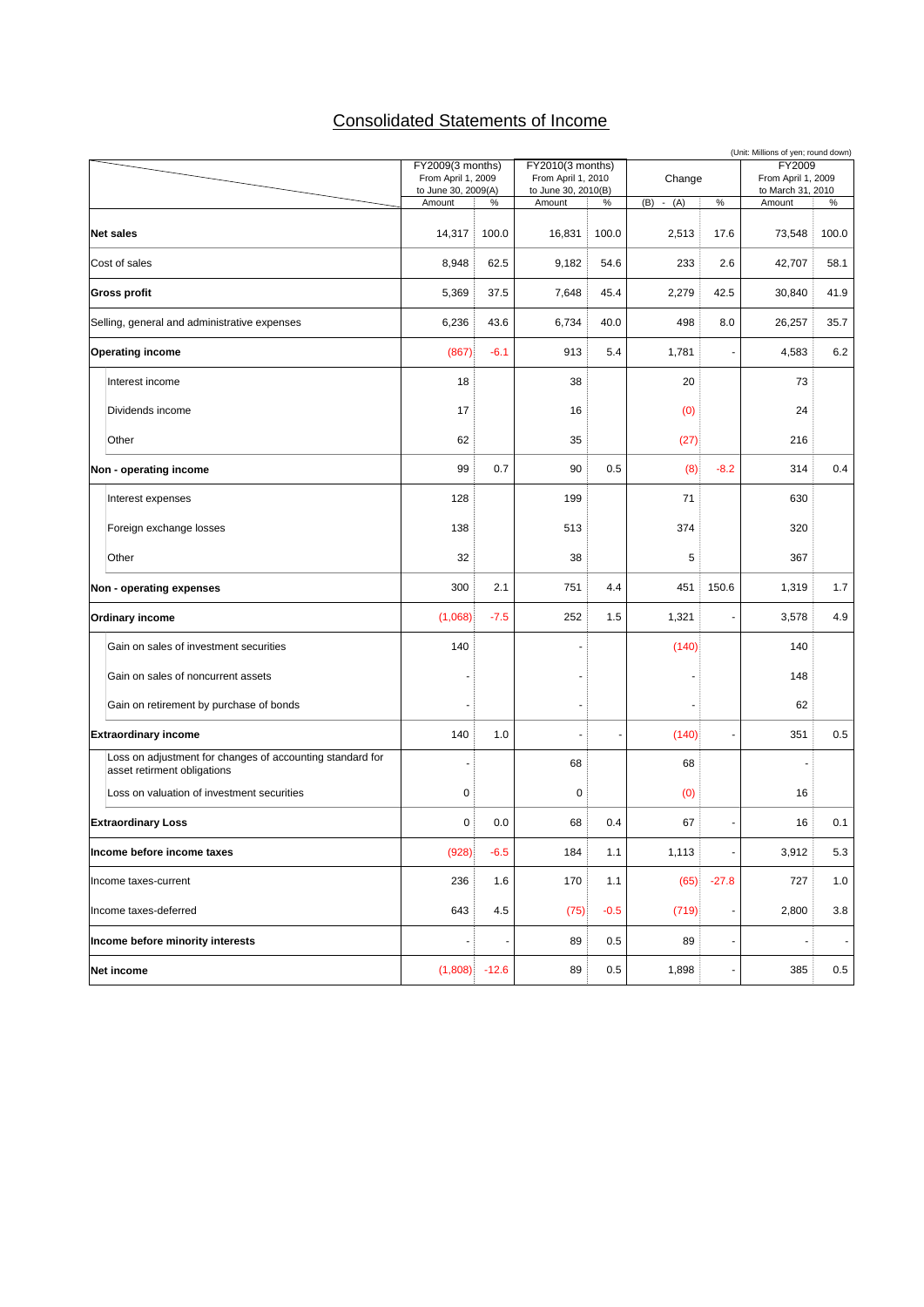# Consolidated Statements of Cash Flows

|                                                                      |                          |                      |             | (Unit: Millions of yen; round down) |
|----------------------------------------------------------------------|--------------------------|----------------------|-------------|-------------------------------------|
|                                                                      | FY 2009 (3 months)       | FY 2010 (3 months)   | Change      | FY 2009                             |
|                                                                      | From April 1, 2009       | From April 1, 2010   | $(B) - (A)$ | From April 1, 2009                  |
|                                                                      | to June 30, 2009 (A)     | to June 30, 2010 (B) |             | to March 31, 2010                   |
| Net cash provided by (used in) operating activities                  |                          |                      |             |                                     |
| Income (Loss) before income taxes                                    | (928)                    | 184                  | 1,113       | 3,912                               |
| Depreciation and amortization                                        | 694                      | 625                  | (69)        | 2,972                               |
| Amortization of goodwill                                             | 160                      | 160                  | $\mathbf 0$ | 640                                 |
| Increase (Decrease) in allowance for doubtful accounts               | (19)                     | 58                   | 78          | (112)                               |
| Interest and dividends income                                        | (36)                     | (55)                 | (19)        | (97)                                |
| Interest expenses                                                    | 128                      | 199                  | 71          | 630                                 |
| Foreign exchange losses (gains)                                      | (1)                      | $\overline{2}$       | 3           | $\Omega$                            |
| Loss (Gain) on sales of investment securities                        | (140)                    |                      | 140         | (140)                               |
| Loss (Gain) on valuation of investment securities                    | 0                        | 0                    | (0)         | 16                                  |
| Loss (Gain) on sales and retirement of property, plant and equipment | 0                        | $\overline{2}$       | 1           | (138)                               |
| Decrease (Increase) in notes and accounts receivable - trade         | 4,471                    | 3,666                | (805)       | (928)                               |
| Decrease (Increase) of inventories                                   | (796)                    | (1,775)              | (979)       | 1,000                               |
| Increase (Decrease) in notes and accounts payable - trade            | (673)                    | 381                  | 1,054       | 470                                 |
| Increase (Decrease) in provision for retirement benefits             | (8)                      | 56                   | 65          | 55                                  |
| Decrease (Increase) in prepaid pension costs                         | (311)                    | 158                  | 470         | 250                                 |
| Increase (Decrease) in provision for directors' bonuses              | (7)                      | (15)                 | (8)         | 8                                   |
| Decrease (Increase) in consumption taxes refund receivable           | (24)                     | 15                   | 40          | (35)                                |
| Increase (Decrease) in accrued consumption taxes                     | (25)                     | 4                    | 30          | 4                                   |
| Other, net                                                           | (483)                    | 941                  | 1,425       | 35                                  |
| Sub Total                                                            | 1,998                    | 4,610                | 2,611       | 8,546                               |
| Interest and dividends income received                               | 36                       | 55                   | 19          | 95                                  |
| Interest expenses paid                                               | (21)                     | (30)                 | (8)         | (627)                               |
| Income taxes paid                                                    | (204)                    | (166)                | 38          | (424)                               |
| Income taxes refund                                                  | 6                        | 26                   | 19          | 379                                 |
| Net cash provided by (used in) operating activities                  | 1,815                    | 4,495                | 2,680       | 7,970                               |
| Net cash provided by (used in) investing activities                  |                          |                      |             |                                     |
| Purchase of property, plant and equipment                            | (377)                    | (204)                | 173         | (1, 160)                            |
| Proceeds from sales of property, plant and equipment                 | 4                        | 5                    | 0           | 206                                 |
| Purchase of investment securities                                    | (0)                      | (0)                  | (0)         | (4)                                 |
| Proceeds from sales of investment securities                         | 500                      |                      | (500)       | 500                                 |
| Other, net                                                           | (31)                     | (100)                | (69)        | (40)                                |
| Net cash provided by (used in) investing activities                  | 95                       | (300)                | (395)       | (498)                               |
| Net cash provided by (used in) financing activities                  |                          |                      |             |                                     |
| Net increase (decrease) in short-term loans payable                  | 331                      | 1,771                | 1,440       | 25                                  |
| Proceeds from long-term loans payable                                | 2,236                    |                      | (2, 236)    | 21,735                              |
| Repayment of long-term loans payable                                 |                          |                      |             | (15,035)                            |
| Payments for retirement by purchase of bonds                         |                          |                      |             | (7, 913)                            |
| Proceeds from sale and leaseback transactions                        | $\overline{\phantom{a}}$ |                      | ٠           | 1,984                               |
| Purchase of treasury stock                                           | (1)                      | (0)                  | 0           | (4)                                 |
| Proceeds from sales of treasury stock                                |                          |                      |             | 0                                   |
| Other, net                                                           | (37)                     | (135)                | (97)        | (405)                               |
| Net cash provided by (used in) financing activities                  | 2,528                    | 1,635                | (893)       | 386                                 |
| Effect of exchange rate change on cash and cash equivalents          | 142                      | (194)                | (336)       | (126)                               |
| Net increase (decrease) in cash and cash equivalents                 | 4,582                    | 5,636                | 1,054       | 7,731                               |
| Cash and cash equivalents at beginning of period                     | 18,538                   | 26,269               | 7,731       | 18,538                              |
| Cash and cash equivalents at end of period                           | 23,120                   | 31,906               | 8,785       | 26,269                              |
|                                                                      |                          |                      |             |                                     |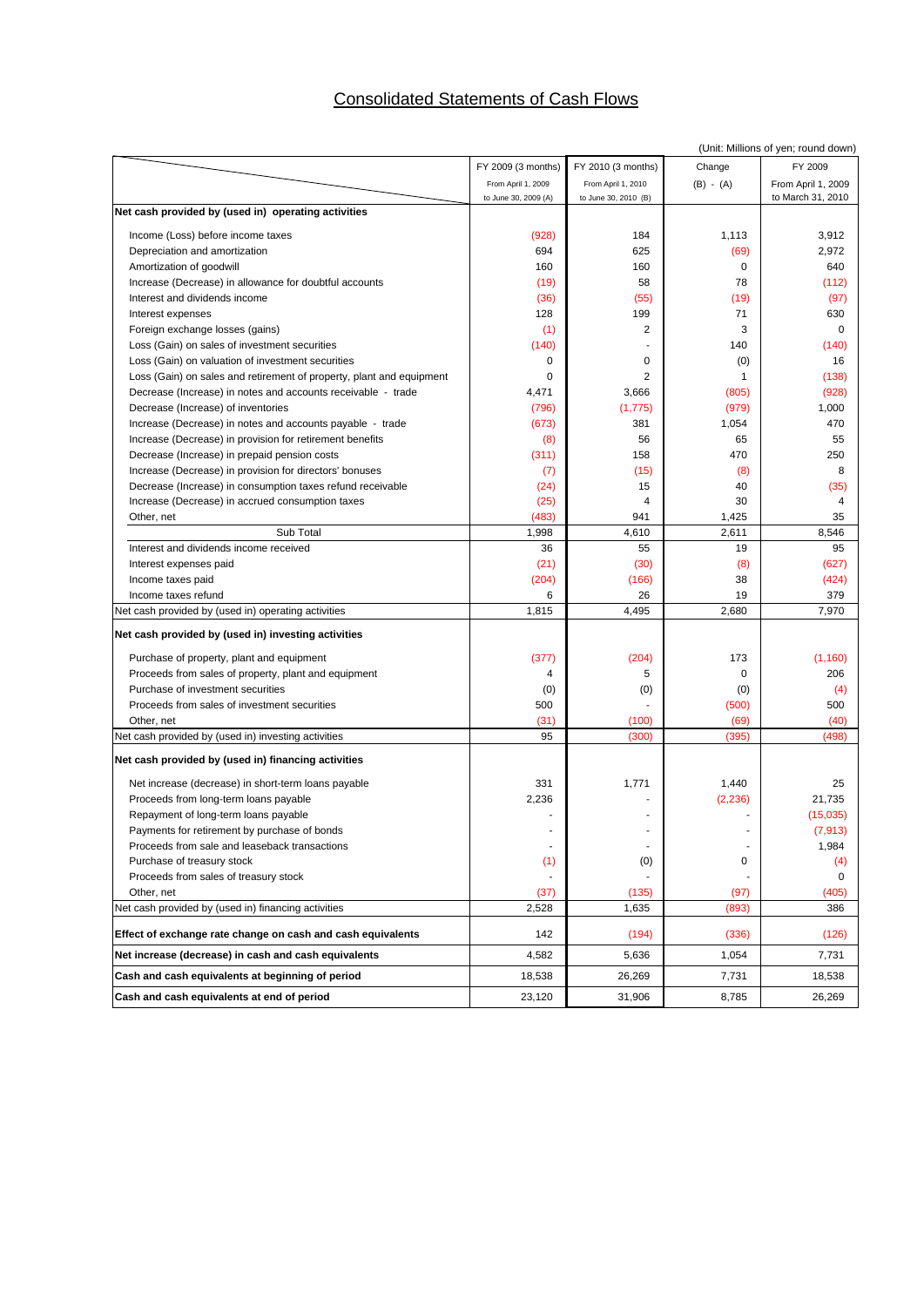## Segment Information

#### **1. Information by industry segment**

**Three months ended June 30, 2009** (From April 1, 2009 to June 30, 2009) (Unit: Millions of Yen ; round down)

|                   | Test and<br>Measurement | Information and<br>Communications | Industrial<br>Automation | Services and<br>Others | Total  | Elimination or<br>corporate | Consolidated |
|-------------------|-------------------------|-----------------------------------|--------------------------|------------------------|--------|-----------------------------|--------------|
| Net sales :       |                         |                                   |                          |                        |        |                             |              |
| Outside customers | 9,993                   | 262                               | 2,285                    | 1.776                  | 14.317 |                             | 14,317       |
| Inter - segment   |                         | 6                                 |                          | 561                    | 578    | (578)                       |              |
| Total             | 10.001                  | 269                               | 2,287                    | 2.338                  | 14.896 | (578)                       | 14,317       |
| Operating income  | (1,028)                 | (415)                             | 23                       | 697                    | (723)  | (143)                       | (867)        |

(Notes) 1. Segments are classified by the company for internal management purposes.

2. Main products of each industry segment

(1)Test and Measurement …… Measuring instruments for Digital communications and IP network, Optical communications equipment ,

 Mobile communications equipment, RF / microwave and millimeter wave communications equipment /systems, Service assurance

(2)Information and Communications …… Public information systems, Video distribution systems, IP network equipment

(3)Industrial Automation …… Checkweighers, Automatic combination weighers, Inspection equipment

 (4)Services and Others …… Logistics, Welfare related service, Lease on real estate, Corporate administration, Optical devices, Parts manufacturing, Precision measuring instruments and others

#### **2. Information by geographic area**

**Three months ended June 30, 2009** (From April 1, 2009 to June 30, 2009) (Unit: Millions of Yen ; round down)

|                   | Japan    | Americas | Europe | Asia and<br><b>Others</b> | Total   | Elimination or<br>corporate | Consolidated |
|-------------------|----------|----------|--------|---------------------------|---------|-----------------------------|--------------|
| Net sales :       |          |          |        |                           |         |                             |              |
| Outside customers | 6,021    | 3,124    | 3,171  | 2.000                     | 14.317  |                             | 14,317       |
| Inter-segment     | 1.939    | 1.471    | 349    | 59                        | 3,820   | (3,820)                     |              |
| Total             | 7.961    | 4.595    | 3,520  | 2.060                     | 18.137  | (3,820)                     | 14,317       |
| Operating income  | (1, 293) | 407      | (138)  | (8)                       | (1,032) | 165                         | (867)        |

(Notes) 1. The countries or areas of consolidated subsidiaries are classified based on the geographic factors from the current period.

2. Main countries based on such classification is as follows:

(1) Americas : U.S.A., Canada, Mexico, Brazil

(2) Europe : U.K., France, Germany, Italy, Sweden, Spain, Denmark

(3) Asia and Others : China, Korea, Taiwan, Singapore, Australia, Thailand

#### **3. Overseas sales**

**Three months ended June 30, 2009** (From April 1, 2009 to June 30, 2009) (Unit : Millions of yen ; round down)

|                                      | Americas | <b>EMEA</b> | Asia and Others | Total  |
|--------------------------------------|----------|-------------|-----------------|--------|
| Overseas sales                       | 3,071    | 3,075       | 2,694           | 8,841  |
| Consolidated net sales               | -        | -           | -               | 14.317 |
| Percentage of consolidated net sales | 21.5%    | 21.5%       | 18.8%           | 61.8%  |

(Notes) 1. The countries or areas of the overseas sales in consolidated subsidiaries are classified based on the geographic factors from the current period.

2. Main countries based on such classification is as follows:

(1) Americas : U.S.A., Canada, Mexico, Brazil

(2) EMEA : U.K., France, Germany, Italy, Sweden, Spain, Denmark, Near and Middle East, Africa

(3) Asia and Others : China, Korea, Taiwan, Singapore, Australia, Thailand

3. Overseas sales represents outside Japan sales of Anritsu and its consolidated subsidiaries.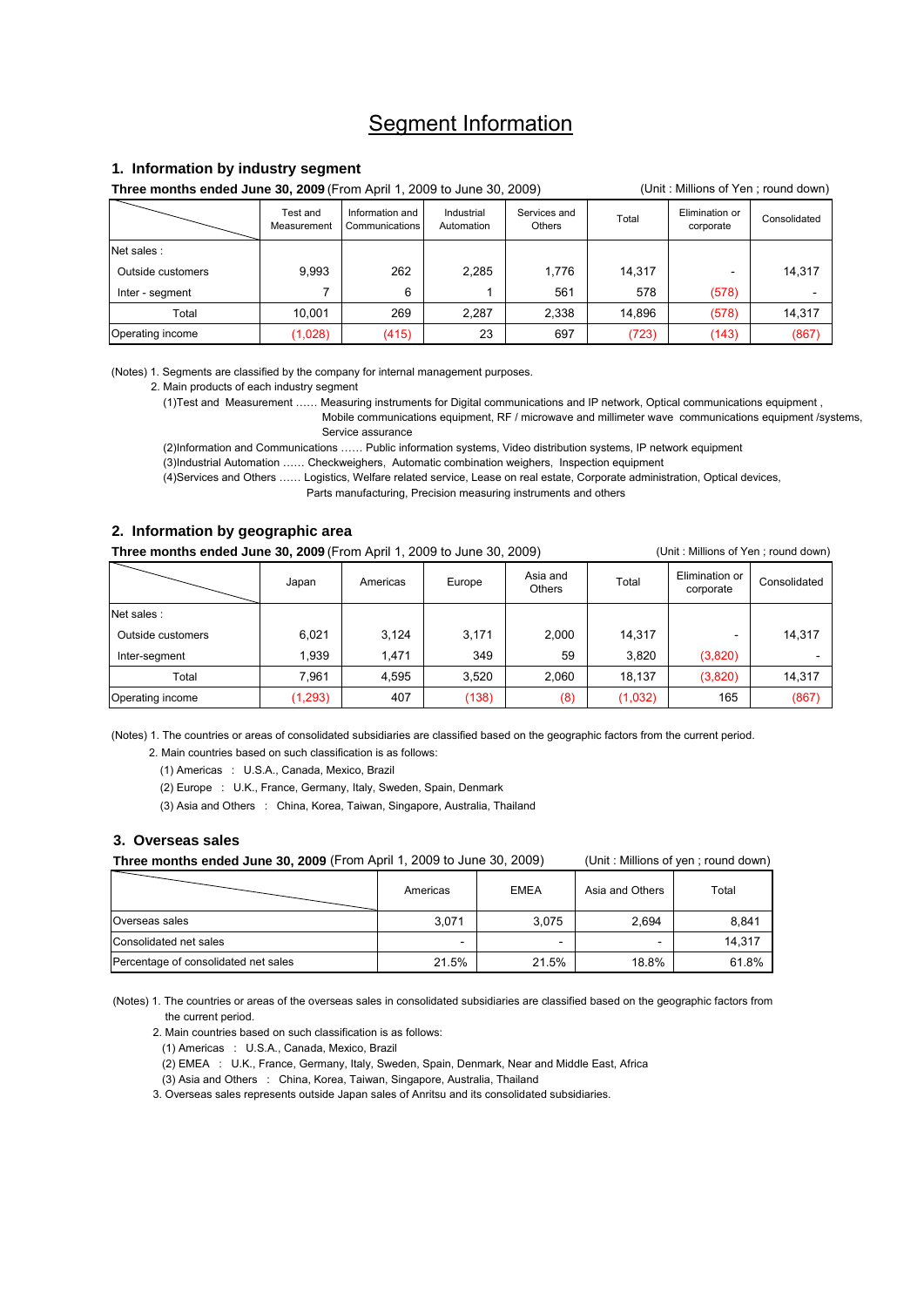## **4. Segment Information**

## **(1) Outline of reportable segment**

 Anritsu's reportable segments have available separated financial information and are reviewed by the board of directors meeting periodically for the purpose of concluding how to allocate management resources and evaluate operating performance.

 The reportable segments are classified by products and services based on group business company and they are composed of "Test and Measurement", "Information and Communications", and "Industrial Automation".

Main Products and services by segments are as follows;

 1.Test and Measurement …… Measuring instruments for Digital communications and IP network, Optical communications equipment, Mobile communications equipment, RF / microwave and millimeter wave communications equipment / systems, Service assurance

2.Information and Communications …… Public information systems, Video distribution systems, IP network equipment

3.Industrial Automation …… Checkweighers, Automatic combination weighers, Inspection equipment

## **(2) Information regarding sales and income/loss by reportable segment**

**Three months ended June 30, 2010** (From April 1, 2010 to June 30, 2010)

(Unit : Millions of Yen ; round down)

|                   |                         | Reportable segment                   |                          |          |        |        |             |              |
|-------------------|-------------------------|--------------------------------------|--------------------------|----------|--------|--------|-------------|--------------|
|                   | Test and<br>Measurement | Information<br>and<br>Communications | Industrial<br>Automation | Subtotal | Others | Total  | Adjustment* | Consolidated |
| Net sales:        |                         |                                      |                          |          |        |        |             |              |
| Outside customers | 11,796                  | 522                                  | 2,594                    | 14,913   | 1,917  | 16,831 |             | 16,831       |
| Inter - segment   | 5                       |                                      |                          |          | 746    | 754    | (754)       |              |
| Total             | 11,801                  | 522                                  | 2,596                    | 14,920   | 2,664  | 17,585 | (754)       | 16,831       |
| Operating income  | 683                     | (243)                                | 18                       | 458      | 567    | 1,026  | (112)       | 913          |

\*Elimination of intersegment transactions

(Note) : Others ……Logistics, Welfare related service, Lease on real estate, Corporate administration, Optical devices, Parts manufacturing, Precision measuring instruments and others

#### (Additional information)

Effective from the three months ended June 30, 2010, "Accounting Standard for Disclosures about Segments of an Enterprise and Related information" (ASBJ Statement No.17 dated March 27, 2009) and "Guidance on Accounting Standard for Disclosures about Segments of an Enterprise and Related information" (ASBJ Guidance No. 20 dated March 21, 2008) have been applied.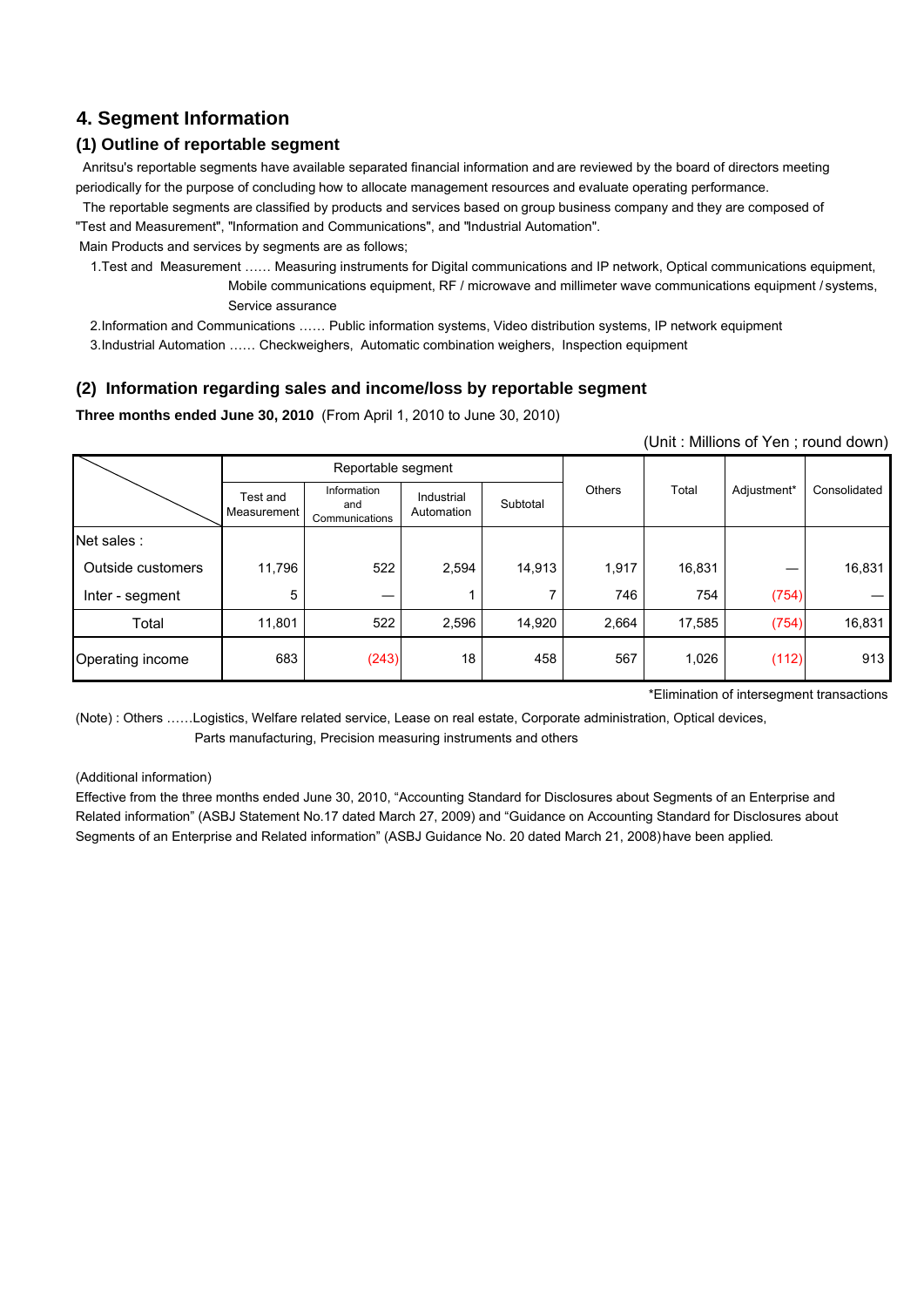# Consolidated Quarterly Financial Highlights

## Year ended March 31, 2010

|                                                      | 1st Quarter | 2nd Quarter | 3rd Quarter     | 4th Quarter |
|------------------------------------------------------|-------------|-------------|-----------------|-------------|
|                                                      |             |             | Millions of yen |             |
| Net sales                                            | 14,317      | 19,446      | 16,306          | 23,476      |
| Gross profit                                         | 5,369       | 8,164       | 7,390           | 9,916       |
| Operating income (loss)                              | (867)       | 1,779       | 960             | 2,709       |
| Ordinary income (loss)                               | (1,068)     | 1,210       | 861             | 2,574       |
| Income (Loss) before income taxes                    | (928)       | 1,353       | 913             | 2,574       |
| Net income (loss)                                    | (1,808)     | 1,682       | 317             | 193         |
|                                                      |             |             | Yen             |             |
| Net income (loss) per share : Basic                  | (14.19)     | 13.20       | 2.50            | 1.52        |
| : Diluted                                            |             | 11.89       | 2.30            | 1.44        |
|                                                      |             |             | Millions of yen |             |
| Total assets                                         | 100,623     | 110,334     | 103,793         | 101,188     |
| Net assets                                           | 35,734      | 36,919      | 37,339          | 37,674      |
|                                                      |             |             | Yen             |             |
| Net assets per share                                 | 280.26      | 289.56      | 292.85          | 295.49      |
|                                                      |             |             | Millions of yen |             |
| Cash flows from operating activities                 | 1,815       | 2,304       | 1,954           | 1,895       |
| Cash flows from investing activities                 | 95          | (111)       | (209)           | (273)       |
| Cash flows from financing activities                 | 2,528       | 8,656       | (8,113)         | (2,685)     |
| Net increase (decrease) in cash and cash equivalents | 4,582       | 10,631      | (6,404)         | (1,077)     |
| Cash and cash equivalents at end of period           | 23,120      | 33,751      | 27,347          | 26,269      |

## **Year ending March 31, 2011**

|                                                      | <b>1st Quarter</b> | 2nd Quarter | 3rd Quarter     | 4th Quarter |
|------------------------------------------------------|--------------------|-------------|-----------------|-------------|
|                                                      |                    |             | Millions of yen |             |
| Net sales                                            | 16,831             |             |                 |             |
| Gross profit                                         | 7,648              |             |                 |             |
| Operating income (loss)                              | 913                |             |                 |             |
| Ordinary income (loss)                               | 252                |             |                 |             |
| Income (Loss) before income taxes                    | 184                |             |                 |             |
| Net income (loss)                                    | 89                 |             |                 |             |
|                                                      |                    |             | Yen             |             |
| Net income (loss) per share : Basic                  | 0.70               |             |                 |             |
| : Diluted                                            | 0.67               |             |                 |             |
|                                                      |                    |             | Millions of yen |             |
| Total assets                                         | 102,868            |             |                 |             |
| Net assets                                           | 37,457             |             |                 |             |
|                                                      |                    |             | Yen             |             |
| Net assets per share                                 | 293.79             |             |                 |             |
|                                                      |                    |             | Millions of yen |             |
| Cash flows from operating activities                 | 4,495              |             |                 |             |
| Cash flows from investing activities                 | (300)              |             |                 |             |
| Cash flows from financing activities                 | 1,635              |             |                 |             |
| Net increase (decrease) in cash and cash equivalents | 5,636              |             |                 |             |
| Cash and cash equivalents at end of period           | 31,906             |             |                 |             |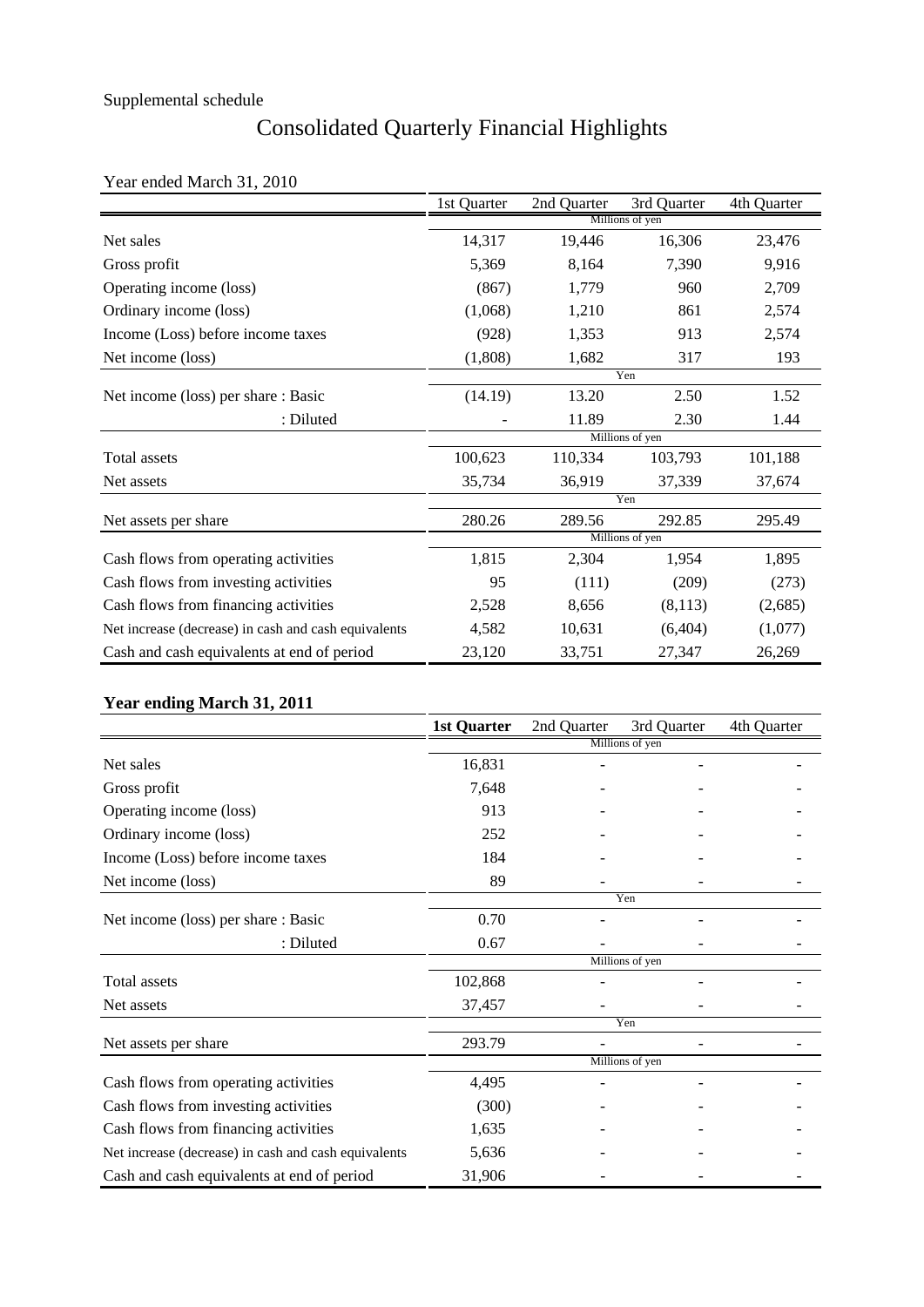# Consolidated Quarterly Financial Position

| Year ended March 31, 2010                                                                                                                                                                                                                                                                                                                                                                                                                                                                                                          | Millions of yen; round down |             |             |             |  |  |  |
|------------------------------------------------------------------------------------------------------------------------------------------------------------------------------------------------------------------------------------------------------------------------------------------------------------------------------------------------------------------------------------------------------------------------------------------------------------------------------------------------------------------------------------|-----------------------------|-------------|-------------|-------------|--|--|--|
|                                                                                                                                                                                                                                                                                                                                                                                                                                                                                                                                    | 1st Quarter                 | 2nd Quarter | 3rd Quarter | 4th Quarter |  |  |  |
| 100,623<br><b>Assets</b><br>64,131<br>Current assets<br>36,492<br>Fixed assets<br>20,536<br>Tangible fixed assets<br>4,152<br>Intangible fixed assets<br>Investments and other assets<br>11,802<br><b>Liabilities</b><br>64,888<br><b>Current liabilities</b><br>27,286<br>37,602<br>Long-term liabilities<br>35,734<br><b>Net assets</b><br>14,049<br>Common stock<br>22,999<br>Additional paid-in capital<br>5,785<br>Retained earnings<br>Treasury stocks, at cost<br>(834)<br>Valuation and translation adjustments<br>(6,284) | 110,334                     | 103,793     | 101,188     |             |  |  |  |
|                                                                                                                                                                                                                                                                                                                                                                                                                                                                                                                                    |                             | 75,168      | 69,502      | 67,749      |  |  |  |
|                                                                                                                                                                                                                                                                                                                                                                                                                                                                                                                                    |                             | 35,166      | 34,290      | 33,439      |  |  |  |
|                                                                                                                                                                                                                                                                                                                                                                                                                                                                                                                                    |                             | 19,862      | 19,483      | 19,117      |  |  |  |
|                                                                                                                                                                                                                                                                                                                                                                                                                                                                                                                                    |                             | 3,921       | 3,722       | 3,509       |  |  |  |
|                                                                                                                                                                                                                                                                                                                                                                                                                                                                                                                                    |                             | 11,381      | 11,084      | 10,812      |  |  |  |
|                                                                                                                                                                                                                                                                                                                                                                                                                                                                                                                                    |                             | 73,414      | 66,454      | 63,514      |  |  |  |
|                                                                                                                                                                                                                                                                                                                                                                                                                                                                                                                                    |                             | 37,925      | 31,091      | 27,813      |  |  |  |
|                                                                                                                                                                                                                                                                                                                                                                                                                                                                                                                                    |                             | 35,488      | 35,362      | 35,700      |  |  |  |
|                                                                                                                                                                                                                                                                                                                                                                                                                                                                                                                                    |                             | 36,919      | 37,339      | 37,674      |  |  |  |
|                                                                                                                                                                                                                                                                                                                                                                                                                                                                                                                                    |                             | 14,049      | 14,049      | 14,049      |  |  |  |
|                                                                                                                                                                                                                                                                                                                                                                                                                                                                                                                                    |                             | 22,999      | 22,999      | 22,999      |  |  |  |
|                                                                                                                                                                                                                                                                                                                                                                                                                                                                                                                                    |                             | 7,467       | 7,785       | 7,978       |  |  |  |
|                                                                                                                                                                                                                                                                                                                                                                                                                                                                                                                                    |                             | (835)       | (836)       | (836)       |  |  |  |
|                                                                                                                                                                                                                                                                                                                                                                                                                                                                                                                                    |                             | (6,781)     | (6,679)     | (6, 537)    |  |  |  |
| Reservation rights on common stock                                                                                                                                                                                                                                                                                                                                                                                                                                                                                                 | 19                          | 19          | 19          | 19          |  |  |  |
| <b>Supplemental information: Debts with interest</b>                                                                                                                                                                                                                                                                                                                                                                                                                                                                               | 46,231                      | 52,853      | 44,905      | 42,274      |  |  |  |

| Year ending March 31, 2011                           | Millions of yen; round down |             |             |             |  |  |
|------------------------------------------------------|-----------------------------|-------------|-------------|-------------|--|--|
|                                                      | 1st Quarter                 | 2nd Quarter | 3rd Quarter | 4th Quarter |  |  |
| <b>Assets</b>                                        | 102,868                     |             |             |             |  |  |
| Current assets                                       | 70,434                      |             |             |             |  |  |
| Fixed assets                                         | 32,434                      |             |             |             |  |  |
| Tangible fixed assets                                | 18,581                      |             |             |             |  |  |
| Intangible fixed assets                              | 3,351                       |             |             |             |  |  |
| Investments and other assets                         | 10,500                      |             |             |             |  |  |
| <b>Liabilities</b>                                   | 65,410                      |             |             |             |  |  |
| <b>Current liabilities</b>                           | 29,690                      |             |             |             |  |  |
| Long-term liabilities                                | 35,720                      |             |             |             |  |  |
| <b>Net assets</b>                                    | 37,457                      |             |             |             |  |  |
| Common stock                                         | 14,049                      |             |             |             |  |  |
| Additional paid-in capital                           | 22,999                      |             |             |             |  |  |
| Retained earnings                                    | 8,068                       |             |             |             |  |  |
| Treasury stocks, at cost                             | (837)                       |             |             |             |  |  |
| Valuation and translation adjustments                | (6, 842)                    |             |             |             |  |  |
| Reservation rights on common stock                   | 19                          |             |             |             |  |  |
| <b>Supplemental information: Debts with interest</b> | 43,707                      |             |             |             |  |  |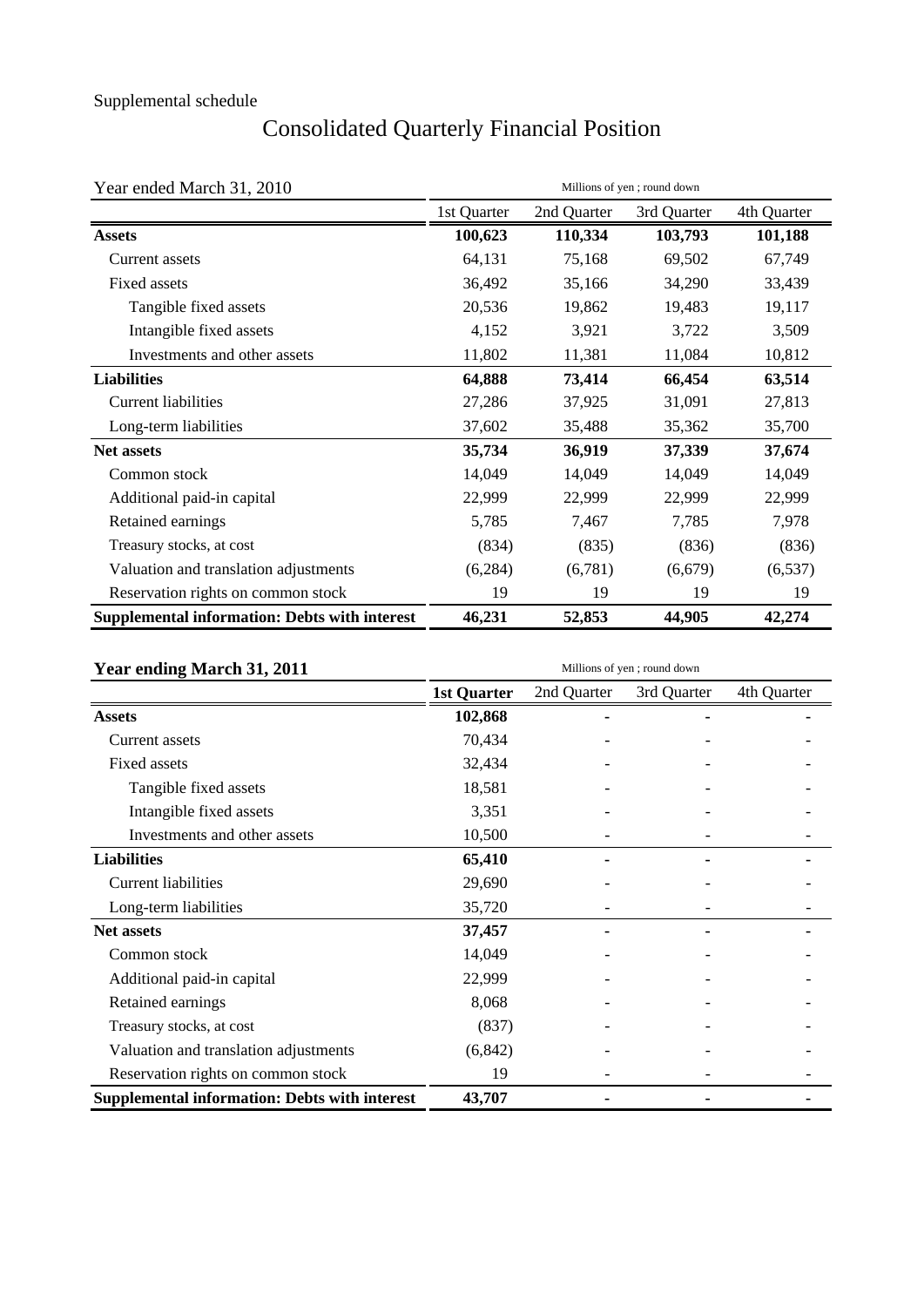# Consolidated Quarterly Segment Information

| Year ended March 31, 2010                   | Millions of yen; round down                                                                                                                                                                                                                                                                                                                                                                                            |             |       |        |  |
|---------------------------------------------|------------------------------------------------------------------------------------------------------------------------------------------------------------------------------------------------------------------------------------------------------------------------------------------------------------------------------------------------------------------------------------------------------------------------|-------------|-------|--------|--|
|                                             | 1st Quarter<br>2nd Quarter<br>3rd Quarter<br>14,317<br>19,446<br>16,306<br>13,042<br>9,993<br>11,205<br>1,023<br>262<br>834<br>2,285<br>3,560<br>2,211<br>2,009<br>1,776<br>1,866<br>(867)<br>1,779<br>960<br>(1,028)<br>1,296<br>646<br>(257)<br>(415)<br>14<br>23<br>306<br>(50)<br>697<br>587<br>501<br>(143)<br>(154)<br>(150)<br>14,317<br>16,306<br>19,446<br>9,681<br>5,705<br>5,476<br>3,031<br>3,071<br>4,081 | 4th Quarter |       |        |  |
| Net sales by industry segment               |                                                                                                                                                                                                                                                                                                                                                                                                                        |             |       | 23,476 |  |
| <b>Test and Measurement</b>                 |                                                                                                                                                                                                                                                                                                                                                                                                                        |             |       | 14,030 |  |
| <b>Information and Communications</b>       |                                                                                                                                                                                                                                                                                                                                                                                                                        |             |       | 3,186  |  |
| <b>Industrial Automation</b>                |                                                                                                                                                                                                                                                                                                                                                                                                                        |             |       | 3,583  |  |
| Services and Others                         |                                                                                                                                                                                                                                                                                                                                                                                                                        |             |       | 2,677  |  |
| Operating income (loss) by industry segment |                                                                                                                                                                                                                                                                                                                                                                                                                        |             |       | 2,709  |  |
| <b>Test and Measurement</b>                 |                                                                                                                                                                                                                                                                                                                                                                                                                        |             |       | 1,337  |  |
| <b>Information and Communications</b>       |                                                                                                                                                                                                                                                                                                                                                                                                                        |             |       | 800    |  |
| <b>Industrial Automation</b>                |                                                                                                                                                                                                                                                                                                                                                                                                                        |             |       | 331    |  |
| Services and Others                         |                                                                                                                                                                                                                                                                                                                                                                                                                        |             |       | 462    |  |
| Elimination or corporate                    |                                                                                                                                                                                                                                                                                                                                                                                                                        |             |       | (222)  |  |
| Net sales by market                         |                                                                                                                                                                                                                                                                                                                                                                                                                        |             |       | 23,476 |  |
| Japan                                       |                                                                                                                                                                                                                                                                                                                                                                                                                        |             |       | 12,626 |  |
| Americas                                    |                                                                                                                                                                                                                                                                                                                                                                                                                        |             |       | 3,783  |  |
| <b>EMEA</b>                                 | 3,075                                                                                                                                                                                                                                                                                                                                                                                                                  | 3,013       | 2,991 | 3,382  |  |
| Asia and Others                             | 2,694                                                                                                                                                                                                                                                                                                                                                                                                                  | 3,719       | 3,529 | 3,684  |  |

| Year ending March 31, 2011                  |                    | Millions of yen; round down<br>2nd Quarter<br>3rd Quarter |  |  |  |
|---------------------------------------------|--------------------|-----------------------------------------------------------|--|--|--|
|                                             | <b>1st Quarter</b> |                                                           |  |  |  |
| Net sales by industry segment               | 16,831             |                                                           |  |  |  |
| <b>Test and Measurement</b>                 | 11,796             |                                                           |  |  |  |
| <b>Information and Communications</b>       | 522                |                                                           |  |  |  |
| <b>Industrial Automation</b>                | 2,594              |                                                           |  |  |  |
| Services and Others                         | 1,917              |                                                           |  |  |  |
| Operating income (loss) by industry segment | 913                |                                                           |  |  |  |
| <b>Test and Measurement</b>                 | 683                |                                                           |  |  |  |
| Information and Communications              | (243)              |                                                           |  |  |  |
| <b>Industrial Automation</b>                | 18                 |                                                           |  |  |  |
| Services and Others                         | 567                |                                                           |  |  |  |
| Elimination or corporate                    | (112)              |                                                           |  |  |  |
| Net sales by market                         | 16,831             |                                                           |  |  |  |
| Japan                                       | 6,047              |                                                           |  |  |  |
| Americas                                    | 4,807              |                                                           |  |  |  |
| <b>EMEA</b>                                 | 2,461              |                                                           |  |  |  |
| Asia and Others                             | 3,513              |                                                           |  |  |  |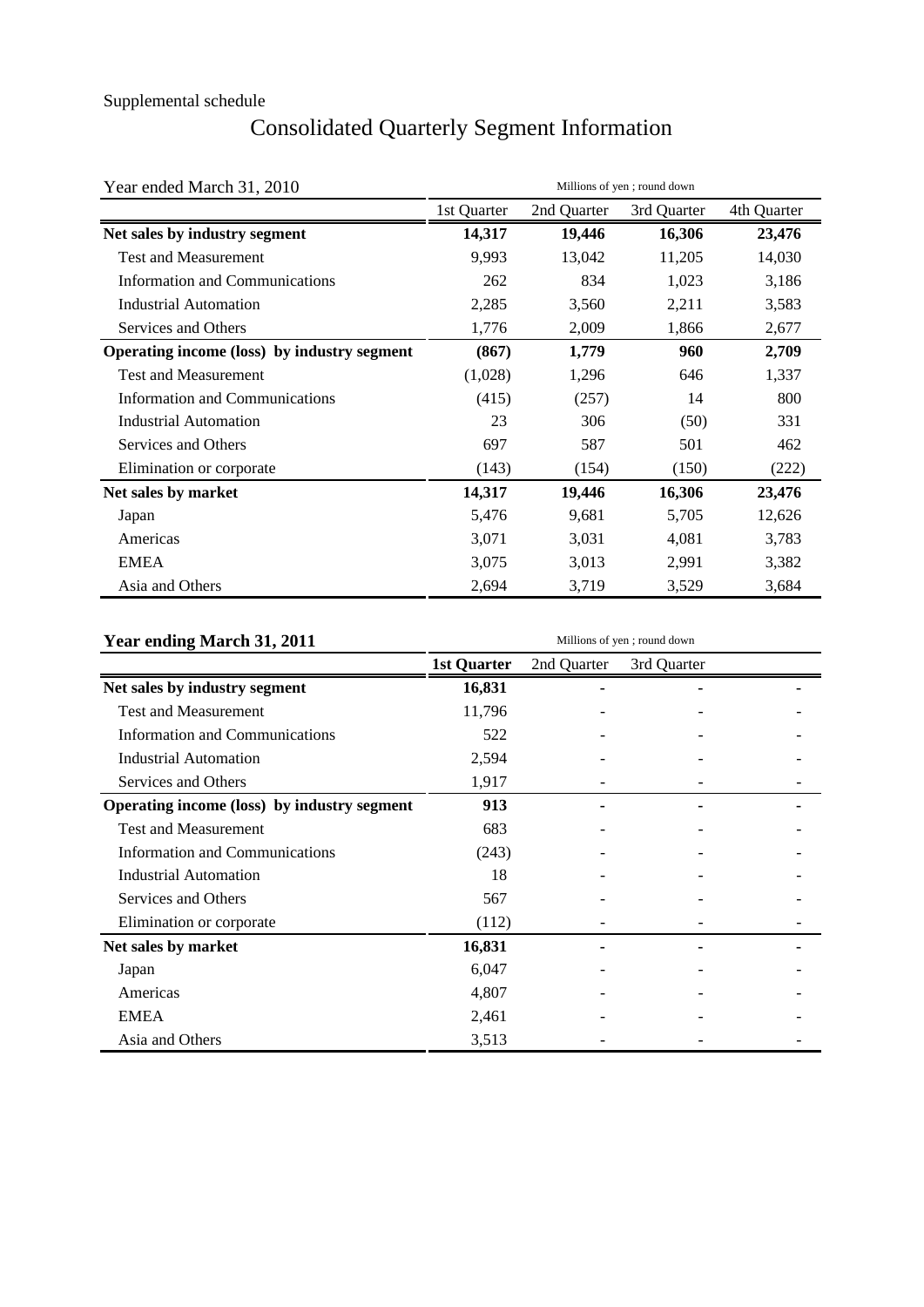# Consolidated Quarterly Segment Information

| Year ended March 31, 2010      |             |             | Millions of yen; round down |             |
|--------------------------------|-------------|-------------|-----------------------------|-------------|
|                                | 1st Quarter | 2nd Quarter | 3rd Quarter                 | 4th Quarter |
| <b>Orders received</b>         | 16,836      | 19,319      | 19,303                      | 20,657      |
| <b>Test and Measurement</b>    | 11,371      | 12,161      | 13,666                      | 13,427      |
| Information and Communications | 517         | 1,840       | 1,172                       | 1,494       |
| Industrial Automation          | 2,705       | 3,192       | 2,538                       | 3,608       |
| Services & Others              | 2,241       | 2,125       | 1,926                       | 2,125       |
| <b>Orders outstanding</b>      | 14,671      | 14,545      | 17,541                      | 14,722      |
| <b>Test and Measurement</b>    | 10.644      | 9.763       | 12,224                      | 11,622      |
| Information and Communications | 1,191       | 2,197       | 2,346                       | 655         |
| Industrial Automation          | 1,608       | 1.240       | 1,566                       | 1,592       |
| Services & Others              | 1,227       | 1,343       | 1,403                       | 852         |

| Year ending March 31, 2011     | Millions of yen; round down |             |             |             |  |  |  |
|--------------------------------|-----------------------------|-------------|-------------|-------------|--|--|--|
|                                | 1st Quarter                 | 2nd Quarter | 3rd Quarter | 4th Quarter |  |  |  |
| <b>Orders received</b>         | 17,862                      |             |             |             |  |  |  |
| <b>Test and Measurement</b>    | 12,510                      |             |             |             |  |  |  |
| Information and Communications | 576                         |             |             |             |  |  |  |
| Industrial Automation          | 3,057                       |             |             |             |  |  |  |
| Services & Others              | 1,718                       |             |             |             |  |  |  |
| <b>Orders outstanding</b>      | 15,754                      |             |             |             |  |  |  |
| <b>Test and Measurement</b>    | 12.336                      |             |             |             |  |  |  |
| Information and Communications | 708                         |             |             |             |  |  |  |
| Industrial Automation          | 2,055                       |             |             |             |  |  |  |
| Services & Others              | 653                         |             |             |             |  |  |  |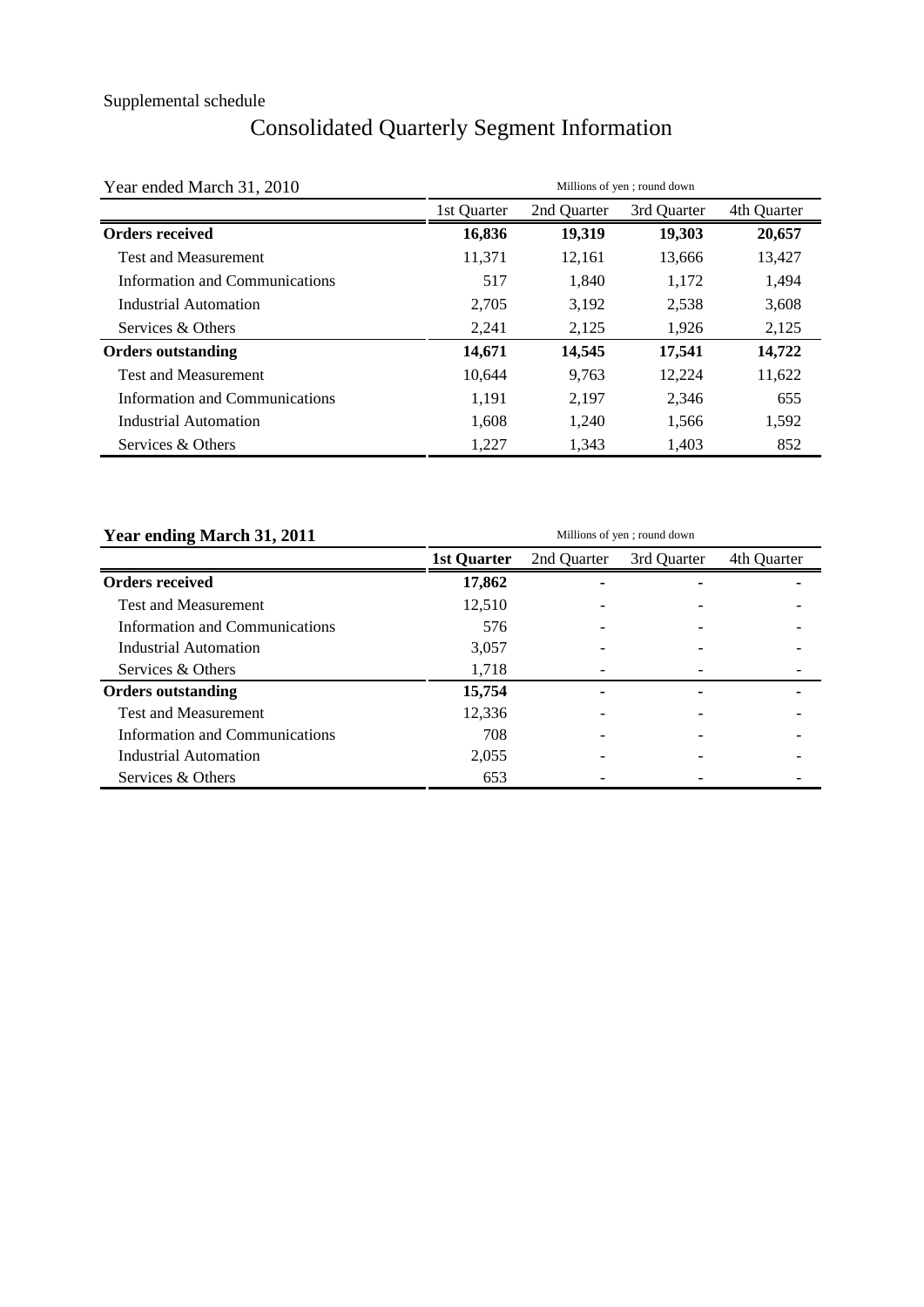## **1. Supplement of Five-year Results**

| - Consolidated -                           |          |               |                  |                  | (millions of yen, round down) | <b>Forecast</b> |
|--------------------------------------------|----------|---------------|------------------|------------------|-------------------------------|-----------------|
|                                            | 2006/3   | 2007/3        | 2008/3           | 2009/3           | 2010/3                        | 2011/3          |
| <b>Net Sales</b>                           | 91,262   | 99,445        | 100,485          | 83,940           | 73,548                        | 77,000          |
| Change %                                   | 8.6%     | 9.0%          | 1.0%             | $-16.5%$         | $-12.4%$                      | 4.7%            |
| <b>Operating Income</b>                    | 4.549    | 6,358         | 5.356            | 905              | 4,583                         | 3,800           |
|                                            | $-6.4%$  |               |                  |                  |                               | $-17.1%$        |
| Change %<br>as % of Net Sales              | 5.0%     | 39.8%<br>6.4% | $-15.8%$<br>5.3% | $-83.1%$<br>1.1% | 406.3%<br>6.2%                | 4.9%            |
|                                            |          |               |                  |                  |                               |                 |
| <b>Ordinary Income</b>                     | 1,628    | 3,193         | $-2,006$         | 170              | 3,578                         | 2,500           |
| Change %                                   | $-19.5%$ | 96.1%         |                  |                  | 1997.9%                       | $-30.1%$        |
| as % of Net Sales                          | 1.8%     | 3.2%          | $-2.0%$          | 0.2%             | 4.9%                          | 3.2%            |
| <b>Net Income</b>                          | 562      | 1,375         | $-3,900$         | $-3,540$         | 385                           | 1,500           |
| Change %                                   | $-56.0%$ | 144.4%        |                  |                  |                               | 289.5%          |
| as % of Net Sales                          | 0.6%     | 1.4%          | $-3.9%$          | $-4.2%$          | 0.5%                          | 1.9%            |
| <b>EPS</b>                                 | ¥3.76    | ¥10.79        | $4-30.60$        | $4-27.78$        | ¥3.02                         | ¥11.77          |
| <b>Orders</b>                              | 93,543   | 98,936        | 101,451          | 81,470           | 76,116                        | 77,000          |
| Change %                                   | 10.1%    | 5.8%          | 2.5%             | $-19.7%$         | $-6.6%$                       | 1.2%            |
| <b>Cash Flow from Operating Activities</b> | 5,929    | 2,488         | 6,251            | 6,916            | 7,970                         | 5,200           |
| Change %                                   | $-36.1%$ | $-58.0%$      | 151.2%           | 10.6%            | 15.2%                         | $-34.8%$        |
| <b>Free Cash Flow</b>                      | $-5,015$ | 2,908         | 3,877            | 5,589            | 7,471                         | 3,500           |
| Change %                                   |          |               | 33.3%            | 44.2%            | 33.7%                         | $-53.2%$        |
| <b>Capital Expenditures</b>                | 2,698    | 2,319         | 2,790            | 2,236            | 1,134                         | 1,700           |
| Change %                                   | 44.3%    | $-14.1%$      | 20.3%            | $-19.9%$         | $-49.2%$                      | 49.8%           |
| <b>Depreciation</b>                        | 3,453    | 3,599         | 3,373            | 3,099            | 2,979                         | 3,000           |
| Change %                                   | 1.6%     | 4.2%          | $-6.3%$          | $-8.1%$          | $-3.9%$                       | 0.7%            |
| <b>R&amp;D Expenses</b>                    | 12,509   | 14,072        | $(*)14,679$      | 11,704           | 9,387                         | 10,000          |
| Change %                                   | 19.0%    | 12.5%         | 4.3%             | $-20.3%$         | $-19.8%$                      | 6.5%            |
| as % of Net Sales                          | 13.7%    | 14.2%         | 14.6%            | 13.9%            | 12.8%                         | 13.0%           |
| <b>Number of employees</b>                 | 4,052    | 3,990         | 3,963            | 3,697            | 3,589                         |                 |

( \* ) R&D expenses as of Mar.2008 contain a lump amortization of capitalized R&D assets in overseas subsidiary. Assumed exchange rate; 1US\$=90

## **2. Supplement of Quarterly Results**

|                         |                          |          |               |         | (millions of yen, round down) |                 |
|-------------------------|--------------------------|----------|---------------|---------|-------------------------------|-----------------|
| l- Consolidated -       |                          |          | <b>Actual</b> |         |                               | <b>Forecast</b> |
| <b>Quarter Results</b>  | 2009/Q1                  | 2009/Q2  | 2009/Q3       | 2009/Q4 | 2010/Q1                       | 2010/Q2         |
| <b>Net Sales</b>        | 14.317                   | 19.446   | 16,306        | 23,476  | 16,831                        | 18,168          |
| YoY                     | $-27.5%$                 | $-21.2%$ | $-7.4%$       | 7.1%    | 17.6%                         | $-6.6%$         |
| <b>Operating Income</b> | $-867$                   | 1.779    | 960           | 2.709   | 913                           | $-113$          |
| YoY                     | $\overline{\phantom{a}}$ | 25.4%    |               | 88.5%   | $\overline{\phantom{0}}$      |                 |
| as % of Net Sales       | $-6.1%$                  | 9.1%     | 5.9%          | 11.5%   | 5.4%                          | $-0.6%$         |
| <b>Ordinary Income</b>  | $-1.068$                 | 1.210    | 861           | 2,574   | 252                           | $-252$          |
| YoY                     | ٠                        | 26.7%    |               | 50.5%   |                               |                 |
| as % of Net Sales       | $-7.5%$                  | 6.2%     | 5.3%          | 11.0%   | 1.5%                          | $-1.4%$         |
| Net Income              | $-1.808$                 | 1.682    | 317           | 193     | 89                            | $-389$          |
| YoY                     | -                        | 121.4%   |               | 11.1%   |                               |                 |
| as % of Net Sales       | $-12.6%$                 | 8.7%     | 1.9%          | 0.8%    | 0.5%                          | $-2.1%$         |

|                               |          |         |         |         | (millions of yen, round down) |                 |
|-------------------------------|----------|---------|---------|---------|-------------------------------|-----------------|
| <b>Upper: Sales</b>           |          |         | Actual  |         |                               | <b>Forecast</b> |
| Lower: Oper. Income           | 2009/Q1  | 2009/Q2 | 2009/Q3 | 2009/Q4 | 2010/Q1                       | 2010/Q2         |
| Test and measurement          | 9,993    | 13,042  | 11,205  | 14,030  | 11.796                        | 12,203          |
|                               | $-1.028$ | 1.296   | 646     | 1,337   | 683                           | 16              |
| Info. & Comm.                 | 262      | 834     | 1,023   | 3,186   | 522                           | 477             |
|                               | - 415    | $-257$  | 14      | 800     | $-243$                        | - 356           |
| <b>Industrial Automation</b>  | 2,285    | 3,560   | 2.211   | 3,583   | 2,594                         | 3,705           |
|                               | 23       | 306     | - 50    | 331     | 18                            | 281             |
| <b>Services and Others</b>    | 1.776    | 2.009   | 1.866   | 2.677   | 1.917                         | 1.782           |
|                               | 553      | 433     | 351     | 239     | 455                           | - 55            |
| <b>Total Sales</b>            | 14,317   | 19.446  | 16,306  | 23,476  | 16,831                        | 18,168          |
| <b>Total Operating Income</b> | - 867    | 1.779   | 960     | 2,709   | 913                           | $-113$          |

 "Services and Others" contains "Services and Others" and "Elimination or Corporate" of information by industry segment.